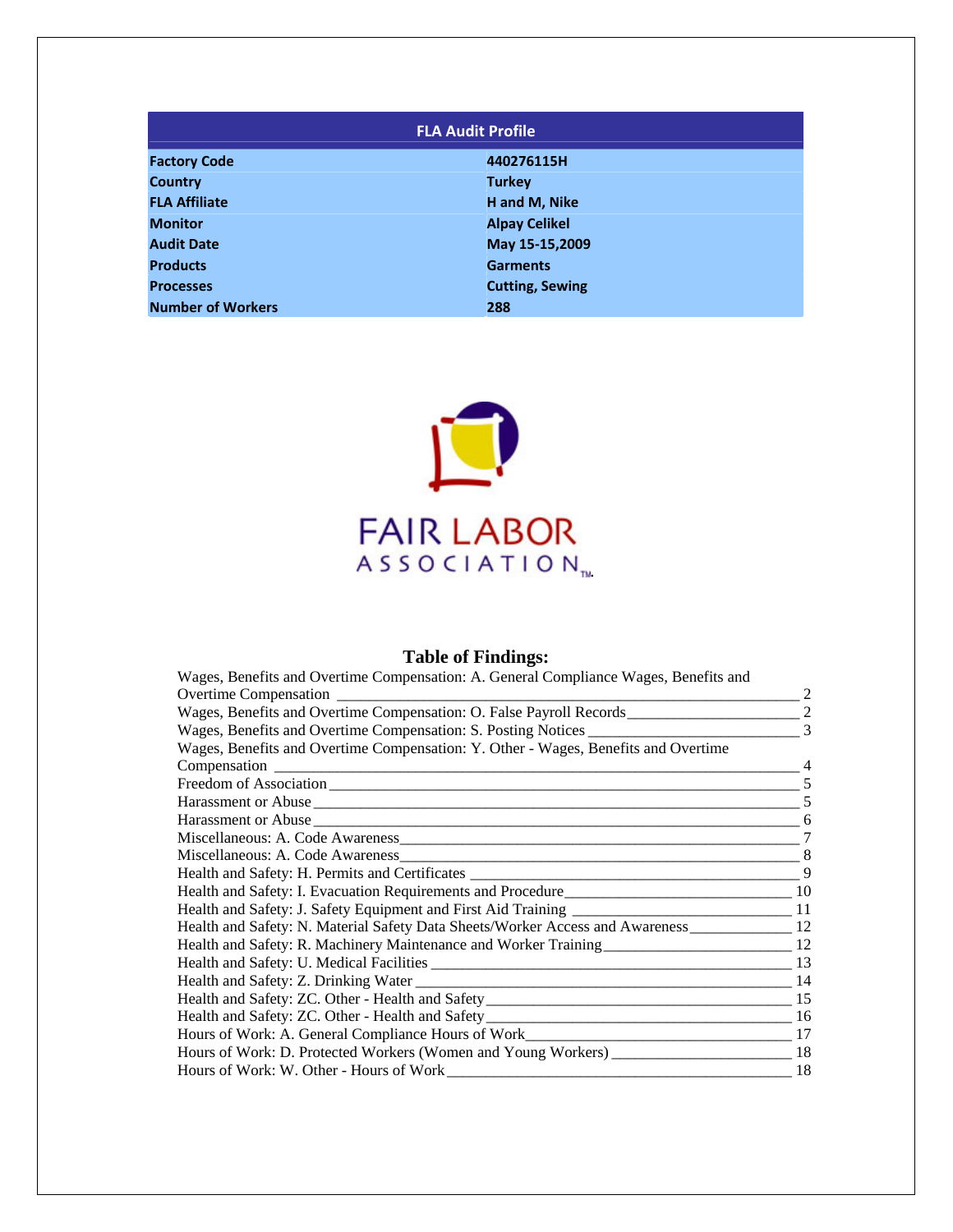### <span id="page-1-0"></span>**Wages, Benefits and Overtime Compensation: A. General Compliance Wages, Benefits and Overtime Compensation**

WBOT.1 Employers shall comply with all local laws, regulations and procedures concerning the payment of wages and benefits, including overtime compensation. In any case where laws and the FLA Code are contradictory, the standard that provides the greatest protection for workers shall apply. Where provisions are lacking, employers shall take measures to reasonably accommodate matters concerning the payments of wages and benefits, including overtime compensation. (S)

|                                 | <b>Audit Date</b> | <b>Audit Type</b> | <b>Audit Scope</b>                                                                                                            | <b>Auditor</b> | <b>Score</b>       |
|---------------------------------|-------------------|-------------------|-------------------------------------------------------------------------------------------------------------------------------|----------------|--------------------|
|                                 | 05/15/2009        | External          | <b>FLA</b><br>Independent<br>External<br>Monitoring                                                                           | Alpay Celikel  | Notable<br>Feature |
| <b>Explanation:</b>             |                   |                   | Workers are mainly happy about the meal quality, Ramadan hampers (food<br>allowance) and crèche service provided by employer. |                |                    |
| <b>Plan Of Action:</b>          |                   |                   |                                                                                                                               |                |                    |
| <b>Deadline Date:</b>           |                   |                   |                                                                                                                               |                |                    |
| <b>Supplier CAP:</b>            |                   |                   |                                                                                                                               |                |                    |
| <b>Supplier CAP</b><br>Date:    |                   |                   |                                                                                                                               |                |                    |
| <b>Action Taken:</b>            |                   |                   |                                                                                                                               |                |                    |
| <b>Plan Complete:</b>           |                   |                   |                                                                                                                               |                |                    |
| <b>Plan Complete</b><br>Date:   |                   |                   |                                                                                                                               |                |                    |
| <b>Action Verified:</b>         |                   |                   |                                                                                                                               |                |                    |
| <b>Action Verified</b><br>Text: |                   |                   |                                                                                                                               |                |                    |
| <b>Action Verified</b><br>Date: |                   |                   |                                                                                                                               |                |                    |
| Comments:                       |                   |                   |                                                                                                                               |                |                    |
| Confidential<br>Comments:       |                   |                   |                                                                                                                               |                |                    |

#### **Wages, Benefits and Overtime Compensation: O. False Payroll Records**

WBOT.19 Employers shall not use hidden or multiple payroll records in order to hide overtime, to falsely demonstrate hourly wages, or for any other fraudulent reason. Payroll records maintained shall be authentic and accurate. (P)

| <b>Audit Date</b>                                                                                                                                                                                                                                                                                                                                                 | <b>Audit Type</b> | <b>Audit Scope</b>                           | Auditor       | Score                                                                             |
|-------------------------------------------------------------------------------------------------------------------------------------------------------------------------------------------------------------------------------------------------------------------------------------------------------------------------------------------------------------------|-------------------|----------------------------------------------|---------------|-----------------------------------------------------------------------------------|
| 05/15/2009                                                                                                                                                                                                                                                                                                                                                        | External          | FLA<br>Independent<br>External<br>Monitoring | Alpay Celikel | Noncompliance                                                                     |
| <b>Explanation:</b> Actual payments, including OT compensation and wages higher than minimum<br>wage, do not match with the payroll records registered in Social Security<br>Administration. This is causing lower severance payments, pension rates, etc. for<br>the workers who are receiving higher than minimum wage. (Company shared<br>Law 5510 Article: 80 |                   |                                              |               | actual records with audit team. Ref: Social Security and General Health Insurance |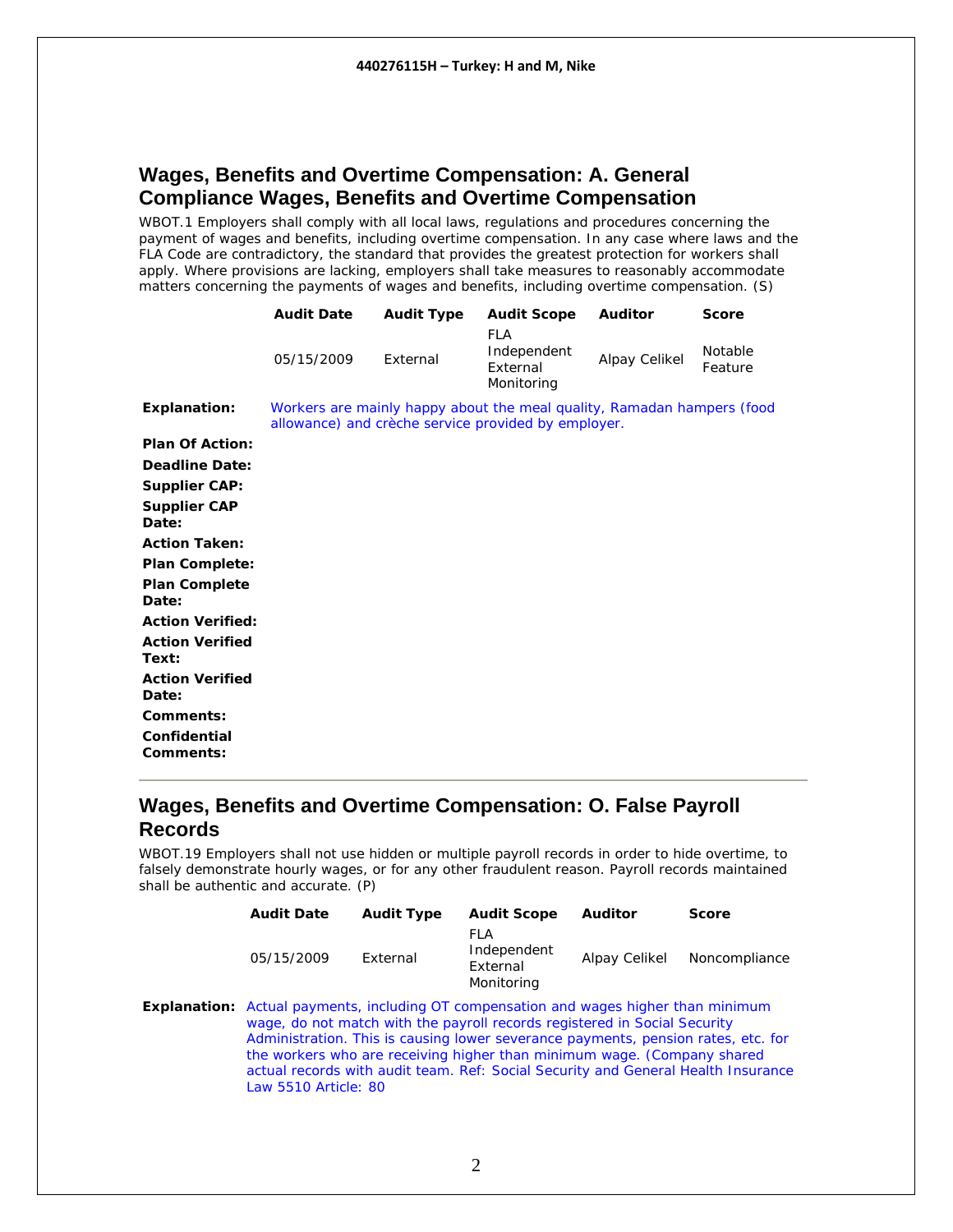<span id="page-2-0"></span>

| Plan Of<br><b>Action:</b>                 | H&M requires the supplier and factory to follow local law as well as the<br>requirements in the H&M Code of Conduct. Transparency is of utmost importance<br>for H&M and we require the factory to record all hours and payments truthfully and<br>to provide accurate records for our auditors during audit and follow up visits. H&M<br>is aware that this problem exists in Turkey and this issue is addressed to suppliers<br>and factories through our audit reports and our ongoing dialogue with suppliers<br>and factories. The primary focus is to get suppliers and factories to ensure all<br>workers are registered and pay premiums to social security administration. We do<br>encourage the supplier and factory to, in a sustainable way, work towards full legal<br>compliance in this matter, without forgo their transparency towards our<br>auditors/H&M. |
|-------------------------------------------|-------------------------------------------------------------------------------------------------------------------------------------------------------------------------------------------------------------------------------------------------------------------------------------------------------------------------------------------------------------------------------------------------------------------------------------------------------------------------------------------------------------------------------------------------------------------------------------------------------------------------------------------------------------------------------------------------------------------------------------------------------------------------------------------------------------------------------------------------------------------------------|
| <b>Deadline</b><br>Date:                  | 11/06/2009                                                                                                                                                                                                                                                                                                                                                                                                                                                                                                                                                                                                                                                                                                                                                                                                                                                                    |
| Supplier<br>CAP:                          | Circumstances of the Turkish economy and garment production industry is the<br>main reason of this non-compliance. According to our meeting on 08.06.2009, the<br>factory will prepare a report regarding their costs in official and unofficial basis.                                                                                                                                                                                                                                                                                                                                                                                                                                                                                                                                                                                                                       |
| <b>Supplier CAP 11/06/2009</b><br>Date:   |                                                                                                                                                                                                                                                                                                                                                                                                                                                                                                                                                                                                                                                                                                                                                                                                                                                                               |
| <b>Action</b><br>Taken:                   |                                                                                                                                                                                                                                                                                                                                                                                                                                                                                                                                                                                                                                                                                                                                                                                                                                                                               |
| Plan<br>Complete:                         |                                                                                                                                                                                                                                                                                                                                                                                                                                                                                                                                                                                                                                                                                                                                                                                                                                                                               |
| Plan<br>Complete<br>Date:                 |                                                                                                                                                                                                                                                                                                                                                                                                                                                                                                                                                                                                                                                                                                                                                                                                                                                                               |
| <b>Action</b><br>Verified:                |                                                                                                                                                                                                                                                                                                                                                                                                                                                                                                                                                                                                                                                                                                                                                                                                                                                                               |
| <b>Action</b><br><b>Verified</b><br>Text: |                                                                                                                                                                                                                                                                                                                                                                                                                                                                                                                                                                                                                                                                                                                                                                                                                                                                               |
| <b>Action</b><br><b>Verified</b><br>Date: |                                                                                                                                                                                                                                                                                                                                                                                                                                                                                                                                                                                                                                                                                                                                                                                                                                                                               |
| Comments:                                 |                                                                                                                                                                                                                                                                                                                                                                                                                                                                                                                                                                                                                                                                                                                                                                                                                                                                               |
| Confidential<br>Comments:                 |                                                                                                                                                                                                                                                                                                                                                                                                                                                                                                                                                                                                                                                                                                                                                                                                                                                                               |

### **Wages, Benefits and Overtime Compensation: S. Posting Notices**

WBOT.23 All notices that are legally required to be posted in the factory work areas shall be posted. All legally required documents, such as copies of legal code or law, shall be kept at the factory and available for inspection. (P)

|                              | <b>Audit Date</b> | <b>Audit Type</b> | <b>Audit Scope</b>                                                                                                                        | <b>Auditor</b> | <b>Score</b>              |
|------------------------------|-------------------|-------------------|-------------------------------------------------------------------------------------------------------------------------------------------|----------------|---------------------------|
|                              | 05/15/2009        | External          | FLA<br>Independent<br>External<br>Monitoring                                                                                              | Alpay Celikel  | <b>Notable</b><br>Feature |
| <b>Explanation:</b>          |                   |                   | The text of the Labor Law was posted on prominent places within the workplace<br>and workers are aware of the labor law and their rights. |                |                           |
| <b>Plan Of Action:</b>       |                   |                   |                                                                                                                                           |                |                           |
| <b>Deadline Date:</b>        |                   |                   |                                                                                                                                           |                |                           |
| <b>Supplier CAP:</b>         |                   |                   |                                                                                                                                           |                |                           |
| <b>Supplier CAP</b><br>Date: |                   |                   |                                                                                                                                           |                |                           |
| <b>Action Taken:</b>         |                   |                   |                                                                                                                                           |                |                           |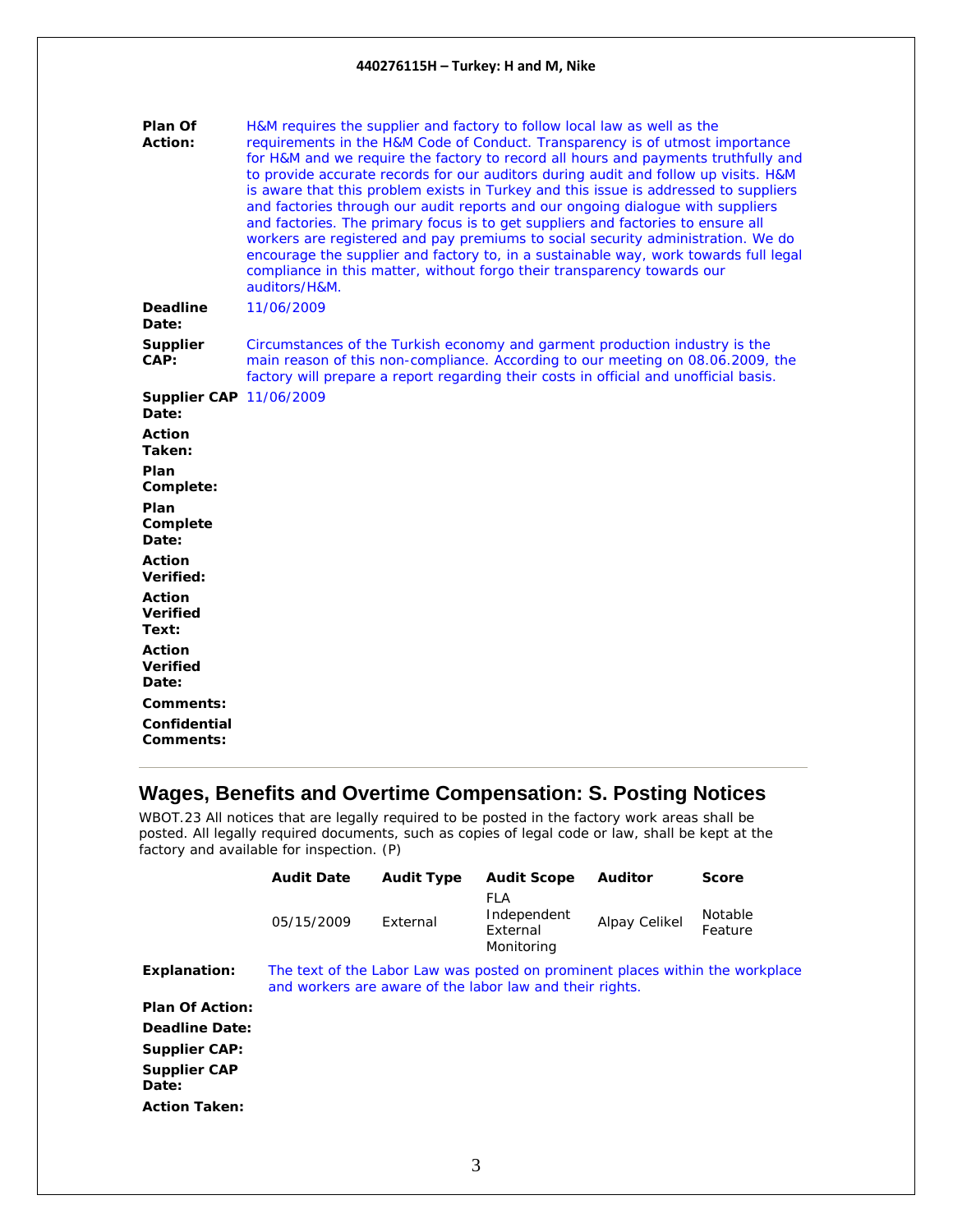<span id="page-3-0"></span>

| <b>Plan Complete:</b>   |
|-------------------------|
| <b>Plan Complete</b>    |
| Date:                   |
| <b>Action Verified:</b> |
| <b>Action Verified</b>  |
| Text:                   |
| <b>Action Verified</b>  |
| Date:                   |
| <b>Comments:</b>        |
| Confidential            |
| Comments:               |

#### **Wages, Benefits and Overtime Compensation: Y. Other - Wages, Benefits and Overtime Compensation**

|                                           | <b>Audit Date</b>                                                                                                                                                                                                                                                                                                                                                                                                                                                                                           | <b>Audit Type</b> | <b>Audit Scope</b>                                                                                                                                                                                                                       | <b>Auditor</b> | <b>Score</b>  |  |
|-------------------------------------------|-------------------------------------------------------------------------------------------------------------------------------------------------------------------------------------------------------------------------------------------------------------------------------------------------------------------------------------------------------------------------------------------------------------------------------------------------------------------------------------------------------------|-------------------|------------------------------------------------------------------------------------------------------------------------------------------------------------------------------------------------------------------------------------------|----------------|---------------|--|
|                                           | 05/15/2009                                                                                                                                                                                                                                                                                                                                                                                                                                                                                                  | External          | FLA<br>Independent<br>External<br>Monitoring                                                                                                                                                                                             | Alpay Celikel  | Noncompliance |  |
|                                           | <b>Explanation:</b> It was observed that there is no Annual Leave Committee within the facility for<br>determining the annual leave periods and evaluating the annual leave requests of<br>the employees. In addition, there are some missing signatures on annual leave<br>documentation. (Root cause for this noncompliance is lack of knowledge about this<br>regulation by management) Ref: Labor Law 4857 Article: 60; Annual Leave<br>Regulation Article: 15 (Official Gazette No: 25391, 03.03.2004) |                   |                                                                                                                                                                                                                                          |                |               |  |
| Plan Of<br>Action:                        |                                                                                                                                                                                                                                                                                                                                                                                                                                                                                                             |                   | H&M requires that the workers' basic right of leave is respected and the factory<br>should provide legal paid leave to workers respectively. Further we encourage the<br>factory to arrange for an Annual Leave Committee to be settled. |                |               |  |
| <b>Deadline</b><br>Date:                  | 06/30/2009                                                                                                                                                                                                                                                                                                                                                                                                                                                                                                  |                   |                                                                                                                                                                                                                                          |                |               |  |
| Supplier<br>CAP:                          | annual leave documentation will be completed.                                                                                                                                                                                                                                                                                                                                                                                                                                                               |                   | The factory will set up a committee for annual leaves. Members of the committee<br>will be same as the discipline committee. (30.06.2009) Missing signatures on                                                                          |                |               |  |
| <b>Supplier CAP 06/30/2009</b><br>Date:   |                                                                                                                                                                                                                                                                                                                                                                                                                                                                                                             |                   |                                                                                                                                                                                                                                          |                |               |  |
| <b>Action</b><br>Taken:                   |                                                                                                                                                                                                                                                                                                                                                                                                                                                                                                             |                   |                                                                                                                                                                                                                                          |                |               |  |
| Plan<br>Complete:                         |                                                                                                                                                                                                                                                                                                                                                                                                                                                                                                             |                   |                                                                                                                                                                                                                                          |                |               |  |
| Plan<br>Complete<br>Date:                 |                                                                                                                                                                                                                                                                                                                                                                                                                                                                                                             |                   |                                                                                                                                                                                                                                          |                |               |  |
| <b>Action</b><br>Verified:                |                                                                                                                                                                                                                                                                                                                                                                                                                                                                                                             |                   |                                                                                                                                                                                                                                          |                |               |  |
| <b>Action</b><br><b>Verified</b><br>Text: |                                                                                                                                                                                                                                                                                                                                                                                                                                                                                                             |                   |                                                                                                                                                                                                                                          |                |               |  |
| <b>Action</b><br><b>Verified</b><br>Date: |                                                                                                                                                                                                                                                                                                                                                                                                                                                                                                             |                   |                                                                                                                                                                                                                                          |                |               |  |
| Comments:                                 |                                                                                                                                                                                                                                                                                                                                                                                                                                                                                                             |                   |                                                                                                                                                                                                                                          |                |               |  |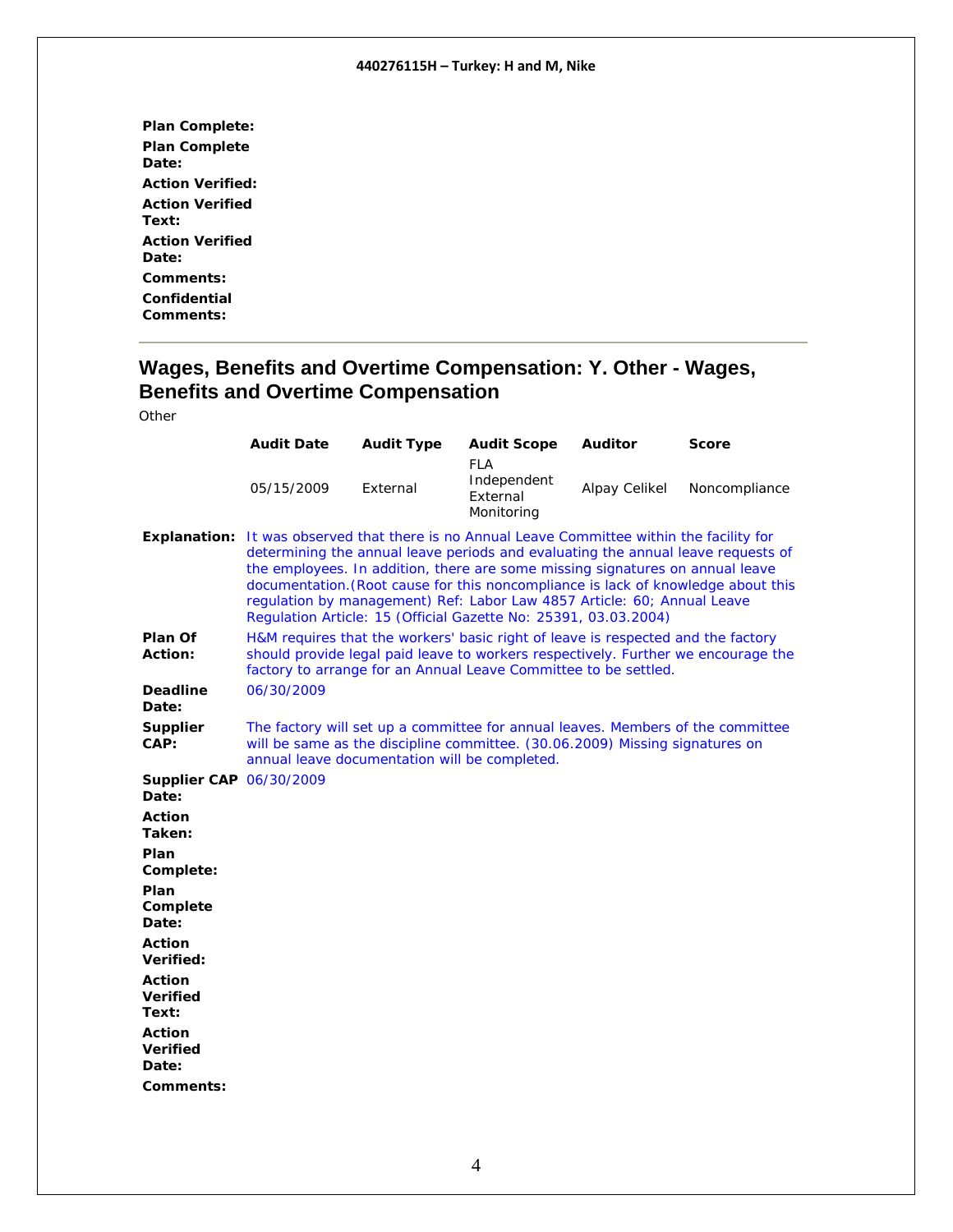<span id="page-4-0"></span>**Confidential Comments:** 

#### **Freedom of Association: E. Employer Interference/Constitution, Elections, Administration, Activities and Programs**

FOA.5 Employers shall not interfere with the right of workers to draw up their constitutions and rules, to elect their representatives in full freedom, to organize their administration and activities and to formulate their programs. (S)

|                                                                                  | <b>Audit Date</b>                    | <b>Audit Type</b> | <b>Audit Scope</b>                                                                                                                                                                                                                    | <b>Auditor</b> | <b>Score</b>                                                                                           |
|----------------------------------------------------------------------------------|--------------------------------------|-------------------|---------------------------------------------------------------------------------------------------------------------------------------------------------------------------------------------------------------------------------------|----------------|--------------------------------------------------------------------------------------------------------|
|                                                                                  | 05/15/2009                           | External          | <b>FLA</b><br>Independent<br>External<br>Monitoring                                                                                                                                                                                   | Alpay Celikel  | Noncompliance                                                                                          |
| <b>Explanation:</b>                                                              |                                      |                   | Despite the fact that there is a worker representative committee within the<br>workplace, it was observed that there wasn't an election held.                                                                                         |                |                                                                                                        |
| Plan Of<br>Action:                                                               | in the workplace.                    |                   | H&M encourages the factory to develop and maintain functioning communication<br>channels between workers and management. We require the workers'<br>representatives to be elected by the workers and represent the different sections |                |                                                                                                        |
| <b>Deadline</b><br>Date:                                                         | 06/25/2009                           |                   |                                                                                                                                                                                                                                       |                |                                                                                                        |
|                                                                                  | will hold an election on 25.06.2009. |                   |                                                                                                                                                                                                                                       |                | <b>Supplier CAP:</b> The factory made the held its last election on 2007 and there are 9 workers. They |
| <b>Supplier CAP</b> 06/25/2009<br>Date:                                          |                                      |                   |                                                                                                                                                                                                                                       |                |                                                                                                        |
| <b>Action Taken:</b>                                                             |                                      |                   |                                                                                                                                                                                                                                       |                |                                                                                                        |
| Plan<br>Complete:                                                                |                                      |                   |                                                                                                                                                                                                                                       |                |                                                                                                        |
| Plan<br>Complete<br>Date:                                                        |                                      |                   |                                                                                                                                                                                                                                       |                |                                                                                                        |
| Action<br>Verified:                                                              |                                      |                   |                                                                                                                                                                                                                                       |                |                                                                                                        |
| <b>Action</b><br><b>Verified Text:</b>                                           |                                      |                   |                                                                                                                                                                                                                                       |                |                                                                                                        |
| <b>Action</b><br><b>Verified Date:</b><br>Comments:<br>Confidential<br>Comments: |                                      |                   |                                                                                                                                                                                                                                       |                |                                                                                                        |

### **Harassment or Abuse: C. Discipline/Review of Disciplinary Action**

H&A.3 The disciplinary system shall include possibilities for workers to have disciplinary action imposed on them reviewed by someone at a higher managerial position than the manager who imposed the disciplinary action. In addition, such a system shall include the ability of a worker to appeal and/or question any disciplinary action against him or her and/or have a third party of his or her choice present when the disciplinary action is being imposed. (P)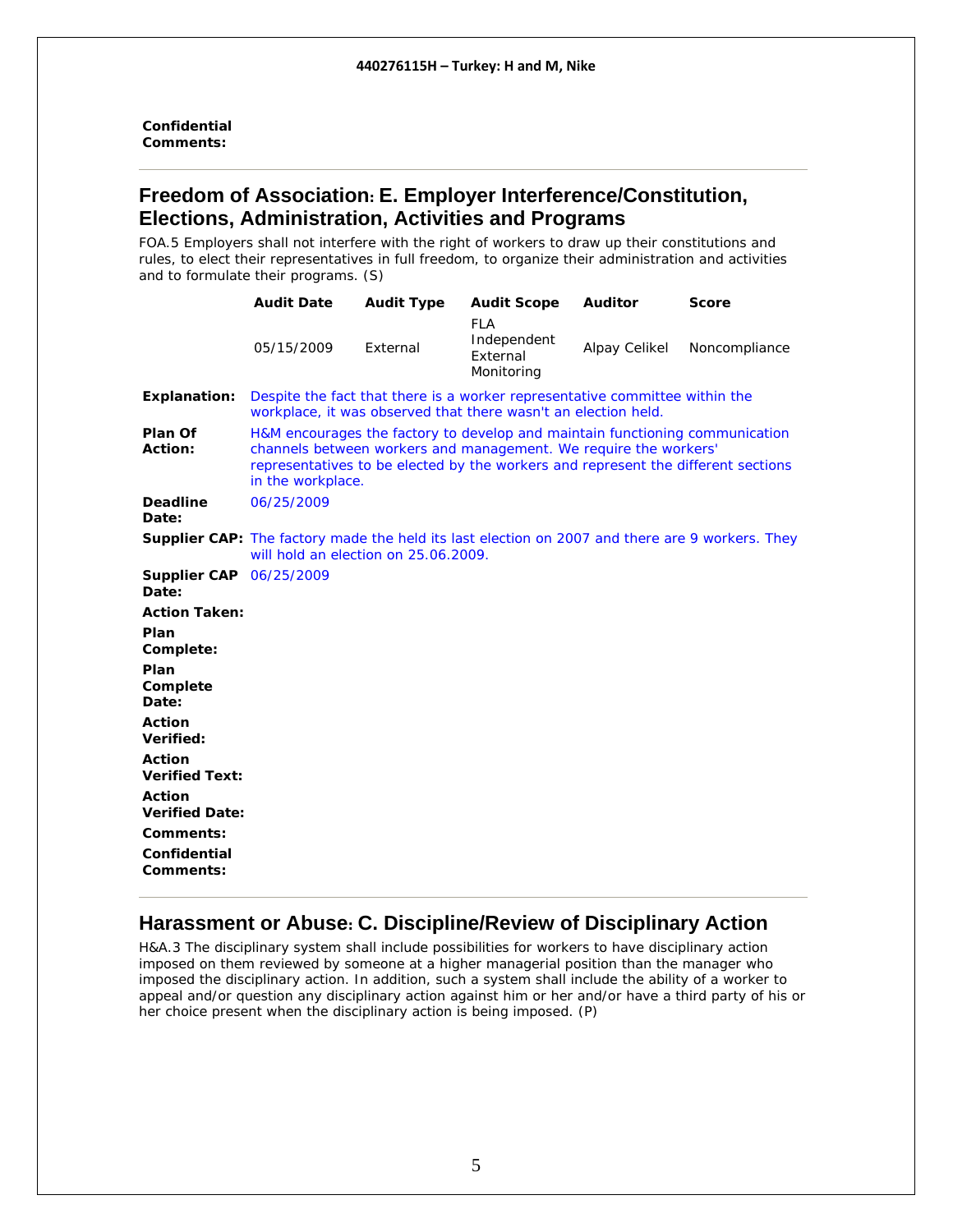<span id="page-5-0"></span>

|                                           | <b>Audit Date</b>                                                                                                                                                                                                                                                                                                                                                                                                              | <b>Audit Type</b> | <b>Audit Scope</b>                                                                                                                                                                                                                    | <b>Auditor</b> | <b>Score</b>  |
|-------------------------------------------|--------------------------------------------------------------------------------------------------------------------------------------------------------------------------------------------------------------------------------------------------------------------------------------------------------------------------------------------------------------------------------------------------------------------------------|-------------------|---------------------------------------------------------------------------------------------------------------------------------------------------------------------------------------------------------------------------------------|----------------|---------------|
|                                           | 05/15/2009                                                                                                                                                                                                                                                                                                                                                                                                                     | External          | <b>FLA</b><br>Independent<br>External<br>Monitoring                                                                                                                                                                                   | Alpay Celikel  | Noncompliance |
| <b>Explanation:</b>                       | It was observed that disciplinary penalties, like written warning, are under sole<br>against them on this issue.                                                                                                                                                                                                                                                                                                               |                   | control of supervisors and there is no control mechanism over or means to appeal                                                                                                                                                      |                |               |
| Plan Of<br><b>Action:</b>                 | H&M requires the factory to set up an efficient system of progressive discipline.<br>The disciplinary actions should follow legal requirements and should be clearly<br>communicated to all workers. We have clarified to the factory how to handle<br>disciplinary practices in different circumstances, decision making authority must be<br>given to both employer and employee representatives not only to the supervisor. |                   |                                                                                                                                                                                                                                       |                |               |
| <b>Deadline</b><br>Date:                  | 06/19/2009                                                                                                                                                                                                                                                                                                                                                                                                                     |                   |                                                                                                                                                                                                                                       |                |               |
| <b>Supplier</b><br>CAP:                   |                                                                                                                                                                                                                                                                                                                                                                                                                                |                   | The factory will set up a discipline committee and all discipline points will be<br>handled in this committee. On the statement forms (minutes) will be also the<br>signature of human resource responsible and management available. |                |               |
| <b>Supplier CAP 06/19/2009</b><br>Date:   |                                                                                                                                                                                                                                                                                                                                                                                                                                |                   |                                                                                                                                                                                                                                       |                |               |
| <b>Action</b><br>Taken:                   |                                                                                                                                                                                                                                                                                                                                                                                                                                |                   |                                                                                                                                                                                                                                       |                |               |
| Plan<br>Complete:                         |                                                                                                                                                                                                                                                                                                                                                                                                                                |                   |                                                                                                                                                                                                                                       |                |               |
| Plan<br>Complete<br>Date:                 |                                                                                                                                                                                                                                                                                                                                                                                                                                |                   |                                                                                                                                                                                                                                       |                |               |
| <b>Action</b><br>Verified:                |                                                                                                                                                                                                                                                                                                                                                                                                                                |                   |                                                                                                                                                                                                                                       |                |               |
| <b>Action</b><br><b>Verified</b><br>Text: |                                                                                                                                                                                                                                                                                                                                                                                                                                |                   |                                                                                                                                                                                                                                       |                |               |
| <b>Action</b><br><b>Verified</b><br>Date: |                                                                                                                                                                                                                                                                                                                                                                                                                                |                   |                                                                                                                                                                                                                                       |                |               |
| Comments:                                 |                                                                                                                                                                                                                                                                                                                                                                                                                                |                   |                                                                                                                                                                                                                                       |                |               |
| Confidential<br>Comments:                 |                                                                                                                                                                                                                                                                                                                                                                                                                                |                   |                                                                                                                                                                                                                                       |                |               |

### **Harassment or Abuse: K. Discipline/Verbal Abuse**

H&A.11 Employers shall not use any form of verbal violence, including screaming, yelling, or the use of threatening, demeaning, or insulting language, as a means to maintain labor discipline. (S)

|                    | <b>Audit Date</b>                                                                                | <b>Audit Type</b> | <b>Audit Scope</b>                                                                                                                                                                                                      | <b>Auditor</b> | Score                                                                                                                                                              |
|--------------------|--------------------------------------------------------------------------------------------------|-------------------|-------------------------------------------------------------------------------------------------------------------------------------------------------------------------------------------------------------------------|----------------|--------------------------------------------------------------------------------------------------------------------------------------------------------------------|
|                    | 05/15/2009                                                                                       | External          | FLA<br>Independent<br>External<br>Monitoring                                                                                                                                                                            | Alpay Celikel  | Noncompliance                                                                                                                                                      |
|                    | <b>Explanation:</b> Management practices do not prevent verbal harassment. (On managerial level) |                   |                                                                                                                                                                                                                         |                |                                                                                                                                                                    |
| Plan Of<br>Action: |                                                                                                  |                   | H&M requires the factory to set up a policy against sexual harassment, abusive<br>behavior, forced labor and discrimination. H&M does not accept any kind of<br>can be detected immediately and dealt with accordingly. |                | harassment or abuse from the factory against workers. The factory should work on<br>implementing a grievance procedure to ensure any cases of harassment and abuse |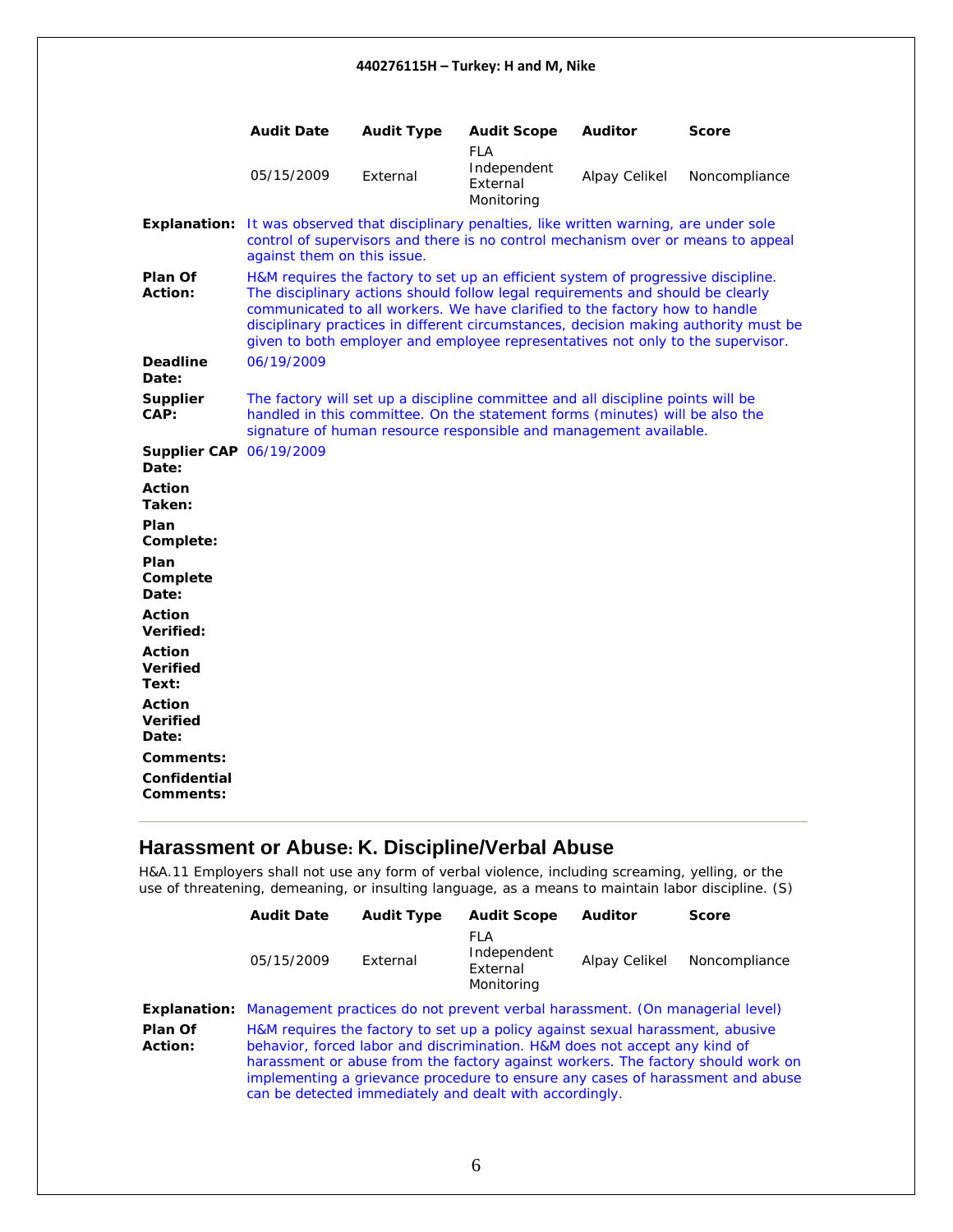<span id="page-6-0"></span>

| <b>Deadline</b><br>Date:                | 06/19/2009                                                                                                                                                                                                                                       |
|-----------------------------------------|--------------------------------------------------------------------------------------------------------------------------------------------------------------------------------------------------------------------------------------------------|
| <b>Supplier</b><br>CAP:                 | The factory will be careful about this issue. This means owner will talk with the<br>supervisors regularly and warn them regarding this important issue. The owner will<br>also do regular meetings with the workers, to follow up this process. |
| <b>Supplier CAP 06/19/2009</b><br>Date: |                                                                                                                                                                                                                                                  |
| <b>Action</b><br>Taken:                 |                                                                                                                                                                                                                                                  |
| Plan<br>Complete:                       |                                                                                                                                                                                                                                                  |
| Plan<br>Complete<br>Date:               |                                                                                                                                                                                                                                                  |
| <b>Action</b><br>Verified:              |                                                                                                                                                                                                                                                  |
| Action<br><b>Verified</b><br>Text:      |                                                                                                                                                                                                                                                  |
| Action<br><b>Verified</b><br>Date:      |                                                                                                                                                                                                                                                  |
| Comments:                               |                                                                                                                                                                                                                                                  |
| Confidential<br>Comments:               |                                                                                                                                                                                                                                                  |

### **Miscellaneous: A. Code Awareness**

GEN.2 Ensure that all Company factories as well as contractors and suppliers inform their employees about the workplace standards orally and through the posting of standards in a prominent place (in the local languages spoken by employees and managers) and undertake other efforts to educate employees about the standards on a regular basis.

|                                         | <b>Audit Date</b>                                                                                                                                                                                                                                                                                                                                                                                                                                                                                                                                        | <b>Audit Type</b>                                                                                                                                             | <b>Audit Scope</b>                                                             | <b>Auditor</b> | <b>Score</b>                                                                        |  |
|-----------------------------------------|----------------------------------------------------------------------------------------------------------------------------------------------------------------------------------------------------------------------------------------------------------------------------------------------------------------------------------------------------------------------------------------------------------------------------------------------------------------------------------------------------------------------------------------------------------|---------------------------------------------------------------------------------------------------------------------------------------------------------------|--------------------------------------------------------------------------------|----------------|-------------------------------------------------------------------------------------|--|
|                                         | 05/15/2009                                                                                                                                                                                                                                                                                                                                                                                                                                                                                                                                               | External                                                                                                                                                      | <b>FLA</b><br>Independent<br>External<br>Monitoring                            | Alpay Celikel  | Noncompliance                                                                       |  |
| <b>Explanation:</b>                     | workplace.                                                                                                                                                                                                                                                                                                                                                                                                                                                                                                                                               | Despite the fact that the factory posted its own and some other brands' code of<br>conducts, there is no FLA or H&M code of labor practices posted within the |                                                                                |                |                                                                                     |  |
| Plan Of<br>Action:                      | All H&M suppliers are informed on the content of our code of conduct through<br>workshops held by H&M compliance staff. H&M does not require our code of<br>conduct to be posted in the factories. Rather we encourage the factories to develop<br>internal regulations in line with our code of conduct and labor law and to<br>communicate these to all workers. During audits and follow up visits we conduct<br>interviews with workers and hand out our contact information so that the workers<br>can put forward their grievances directly to us. |                                                                                                                                                               |                                                                                |                |                                                                                     |  |
| <b>Deadline</b><br>Date:                | 05/06/2009                                                                                                                                                                                                                                                                                                                                                                                                                                                                                                                                               |                                                                                                                                                               |                                                                                |                |                                                                                     |  |
| Supplier<br>CAP:                        | rules.                                                                                                                                                                                                                                                                                                                                                                                                                                                                                                                                                   |                                                                                                                                                               | informing their sub-contractors with regular meetings and controls about these |                | The supplier is aware of the content of the code of conduct rules and they are also |  |
| <b>Supplier CAP 05/06/2009</b><br>Date: |                                                                                                                                                                                                                                                                                                                                                                                                                                                                                                                                                          |                                                                                                                                                               |                                                                                |                |                                                                                     |  |
| <b>Action</b>                           |                                                                                                                                                                                                                                                                                                                                                                                                                                                                                                                                                          |                                                                                                                                                               |                                                                                |                |                                                                                     |  |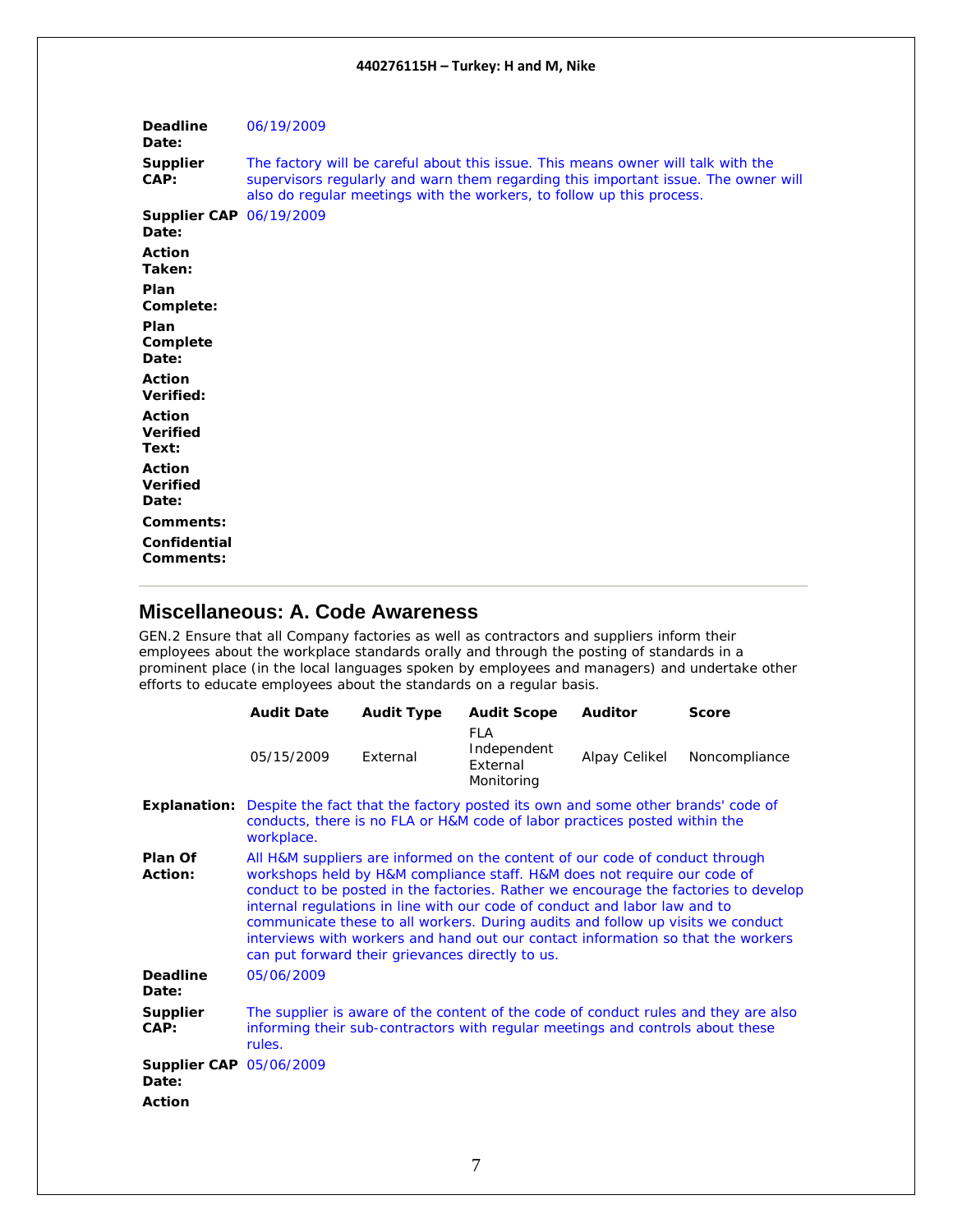<span id="page-7-0"></span>**Taken: Plan Complete: Plan Complete Date: Action Verified: Action Verified Text: Action Verified Date: Comments: Confidential Comments:** 

### **Miscellaneous: A. Code Awareness**

GEN.3 Develop a secure communications channel, in a manner appropriate to the culture and situation, to enable Company employees and employees of contractors and suppliers to report to the Company on noncompliance with the workplace standards, with security that they shall not be punished or prejudiced for doing so.

|                              | <b>Audit Date</b>                                                                                                                                                                                                                                                                                                                                                                                                                                                                                                       | <b>Audit Type</b> | <b>Audit Scope</b>                                  | <b>Auditor</b> | <b>Score</b>                                                                                                                                                           |
|------------------------------|-------------------------------------------------------------------------------------------------------------------------------------------------------------------------------------------------------------------------------------------------------------------------------------------------------------------------------------------------------------------------------------------------------------------------------------------------------------------------------------------------------------------------|-------------------|-----------------------------------------------------|----------------|------------------------------------------------------------------------------------------------------------------------------------------------------------------------|
|                              | 05/15/2009                                                                                                                                                                                                                                                                                                                                                                                                                                                                                                              | External          | <b>FLA</b><br>Independent<br>External<br>Monitoring | Alpay Celikel  | Noncompliance                                                                                                                                                          |
| Explanation:                 | There is no established complaint channel between workers and the company.                                                                                                                                                                                                                                                                                                                                                                                                                                              |                   |                                                     |                |                                                                                                                                                                        |
| Plan Of<br>Action:           | During our audits and follow up visits in factories H&M compliance staff conducts<br>interviews with workers. During these interviews we hand out our business card<br>with our contact information. The number we provide on the card is a mobile<br>us. We also encourage the workers interviewed to spread our contact information<br>to other workers. Further we support the factory in building a dialogue system in<br>order to have a system for the workers to put forward their grievances to the<br>systems. |                   |                                                     |                | number which workers can call or SMS and put forward their grievances directly to<br>management. During our audits and follow up visits we check the function of these |
| <b>Deadline</b><br>Date:     | 03/31/2010                                                                                                                                                                                                                                                                                                                                                                                                                                                                                                              |                   |                                                     |                |                                                                                                                                                                        |
| <b>Supplier</b><br>CAP:      |                                                                                                                                                                                                                                                                                                                                                                                                                                                                                                                         |                   |                                                     |                |                                                                                                                                                                        |
| <b>Supplier CAP</b><br>Date: |                                                                                                                                                                                                                                                                                                                                                                                                                                                                                                                         |                   |                                                     |                |                                                                                                                                                                        |
| <b>Action</b><br>Taken:      |                                                                                                                                                                                                                                                                                                                                                                                                                                                                                                                         |                   |                                                     |                |                                                                                                                                                                        |
| Plan<br>Complete:            |                                                                                                                                                                                                                                                                                                                                                                                                                                                                                                                         |                   |                                                     |                |                                                                                                                                                                        |
| Plan<br>Complete<br>Date:    |                                                                                                                                                                                                                                                                                                                                                                                                                                                                                                                         |                   |                                                     |                |                                                                                                                                                                        |
| <b>Action</b><br>Verified:   |                                                                                                                                                                                                                                                                                                                                                                                                                                                                                                                         |                   |                                                     |                |                                                                                                                                                                        |
| <b>Action</b>                |                                                                                                                                                                                                                                                                                                                                                                                                                                                                                                                         |                   |                                                     |                |                                                                                                                                                                        |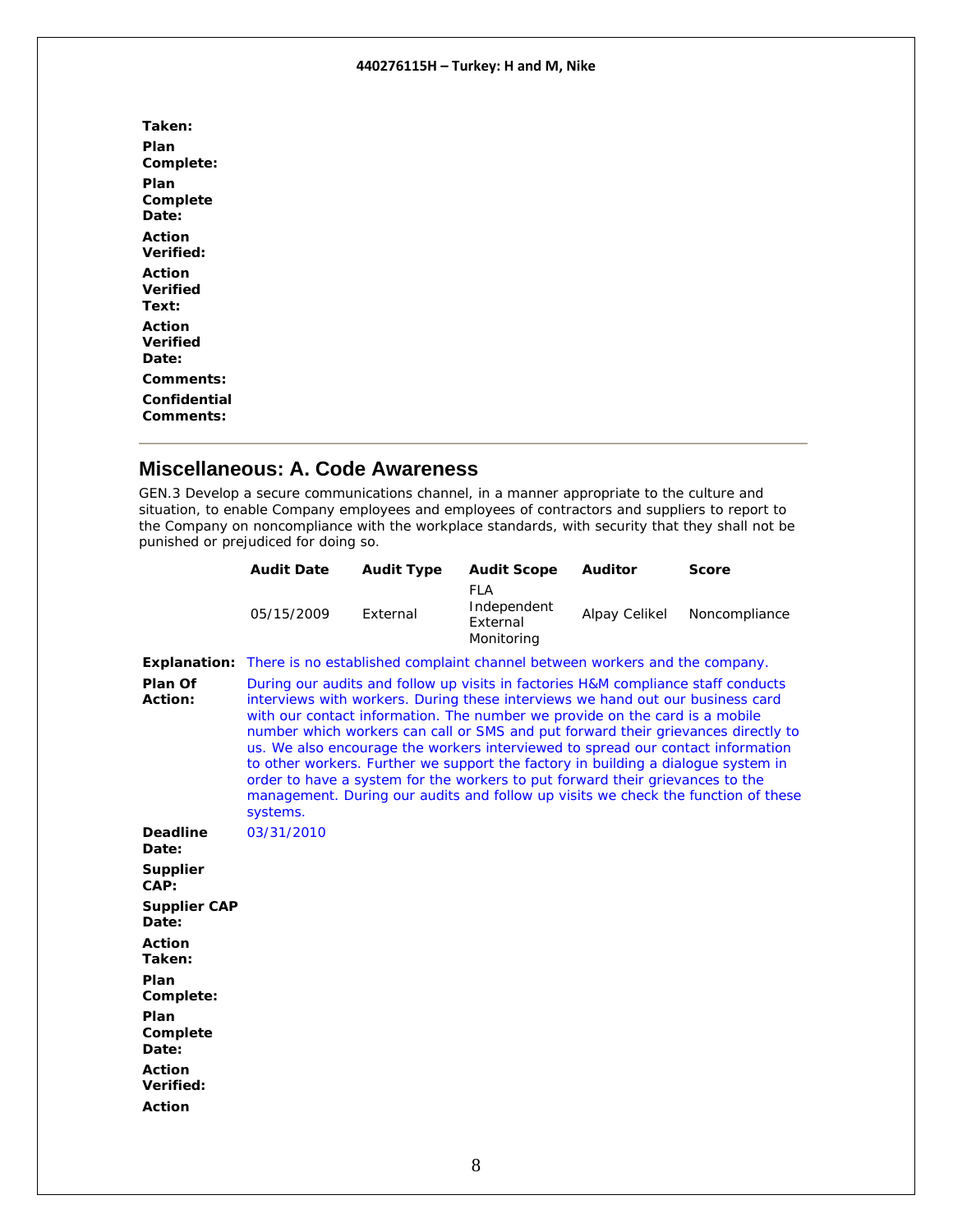<span id="page-8-0"></span>

| Action<br>Verified<br>Date:<br>Comments:<br>Confidential<br>Comments: | <b>Verified</b><br>Text: |
|-----------------------------------------------------------------------|--------------------------|
|                                                                       |                          |
|                                                                       |                          |
|                                                                       |                          |
|                                                                       |                          |

### **Health and Safety: H. Permits and Certificates**

H&S.8 The employer shall at all times be in possession of all legally required and valid permits and certificates related to health and safety issues, such as those related to the purchase and storage of chemicals, fire safety inspections, inspection of machinery, and (chemical) waste disposal. (P)

|                                           | <b>Audit Date</b>                                                                                                                                                                                                                                                                                                                                                                                                                                                                                                                                         | <b>Audit Type</b> | <b>Audit Scope</b>                                                                                                                                                                                                 | Auditor       | Score                                                                          |
|-------------------------------------------|-----------------------------------------------------------------------------------------------------------------------------------------------------------------------------------------------------------------------------------------------------------------------------------------------------------------------------------------------------------------------------------------------------------------------------------------------------------------------------------------------------------------------------------------------------------|-------------------|--------------------------------------------------------------------------------------------------------------------------------------------------------------------------------------------------------------------|---------------|--------------------------------------------------------------------------------|
|                                           | 05/15/2009                                                                                                                                                                                                                                                                                                                                                                                                                                                                                                                                                | External          | FLA<br>Independent<br>External<br>Monitoring                                                                                                                                                                       | Alpay Celikel | Noncompliance                                                                  |
|                                           | <b>Explanation:</b> The wastewater discharge license is missing. (Wastewater of printing section is<br>Gazette No: 25318                                                                                                                                                                                                                                                                                                                                                                                                                                  |                   | discharging to the city sewage system) Environmental Effects Evaluation Report<br>30.11.2006 Environmental Effects Evaluation Regulation 16.12.2003 Official                                                       |               | (CED) is missing. Ref: Regulation About Discharging Wastewater Sewage Systems, |
| Plan Of<br><b>Action:</b>                 | H&M requires the supplier/factory to comply with applicable environmental laws.<br>The outgoing water from wet processes must be treated before discharged. H&M<br>requires that the factory to apply for all applicable environmental permits and<br>licenses. During our next audit in this factory we will check that all applicable<br>environmental permits and licenses are obtained by the factory and we further<br>stress the importance of the factory to adapt a system to ensure that their<br>operations are run in accordance with the law. |                   |                                                                                                                                                                                                                    |               |                                                                                |
| <b>Deadline</b><br>Date:                  | 07/30/2009                                                                                                                                                                                                                                                                                                                                                                                                                                                                                                                                                |                   |                                                                                                                                                                                                                    |               |                                                                                |
| <b>Supplier</b><br>CAP:                   |                                                                                                                                                                                                                                                                                                                                                                                                                                                                                                                                                           |                   | The factory will send wastewater to analysis. (Deadline 30.06.2009) and will send<br>an application to the civic government to have permission for wastewater<br>discharge to the city sewage system. (30.07.2009) |               |                                                                                |
| Supplier CAP 07/30/2009<br>Date:          |                                                                                                                                                                                                                                                                                                                                                                                                                                                                                                                                                           |                   |                                                                                                                                                                                                                    |               |                                                                                |
| <b>Action</b><br>Taken:                   |                                                                                                                                                                                                                                                                                                                                                                                                                                                                                                                                                           |                   |                                                                                                                                                                                                                    |               |                                                                                |
| Plan<br>Complete:                         |                                                                                                                                                                                                                                                                                                                                                                                                                                                                                                                                                           |                   |                                                                                                                                                                                                                    |               |                                                                                |
| Plan<br>Complete<br>Date:                 |                                                                                                                                                                                                                                                                                                                                                                                                                                                                                                                                                           |                   |                                                                                                                                                                                                                    |               |                                                                                |
| <b>Action</b><br>Verified:                |                                                                                                                                                                                                                                                                                                                                                                                                                                                                                                                                                           |                   |                                                                                                                                                                                                                    |               |                                                                                |
| Action<br><b>Verified</b><br>Text:        |                                                                                                                                                                                                                                                                                                                                                                                                                                                                                                                                                           |                   |                                                                                                                                                                                                                    |               |                                                                                |
| <b>Action</b><br><b>Verified</b><br>Date: |                                                                                                                                                                                                                                                                                                                                                                                                                                                                                                                                                           |                   |                                                                                                                                                                                                                    |               |                                                                                |
| Comments:<br>Confidential                 |                                                                                                                                                                                                                                                                                                                                                                                                                                                                                                                                                           |                   |                                                                                                                                                                                                                    |               |                                                                                |
|                                           |                                                                                                                                                                                                                                                                                                                                                                                                                                                                                                                                                           |                   |                                                                                                                                                                                                                    |               |                                                                                |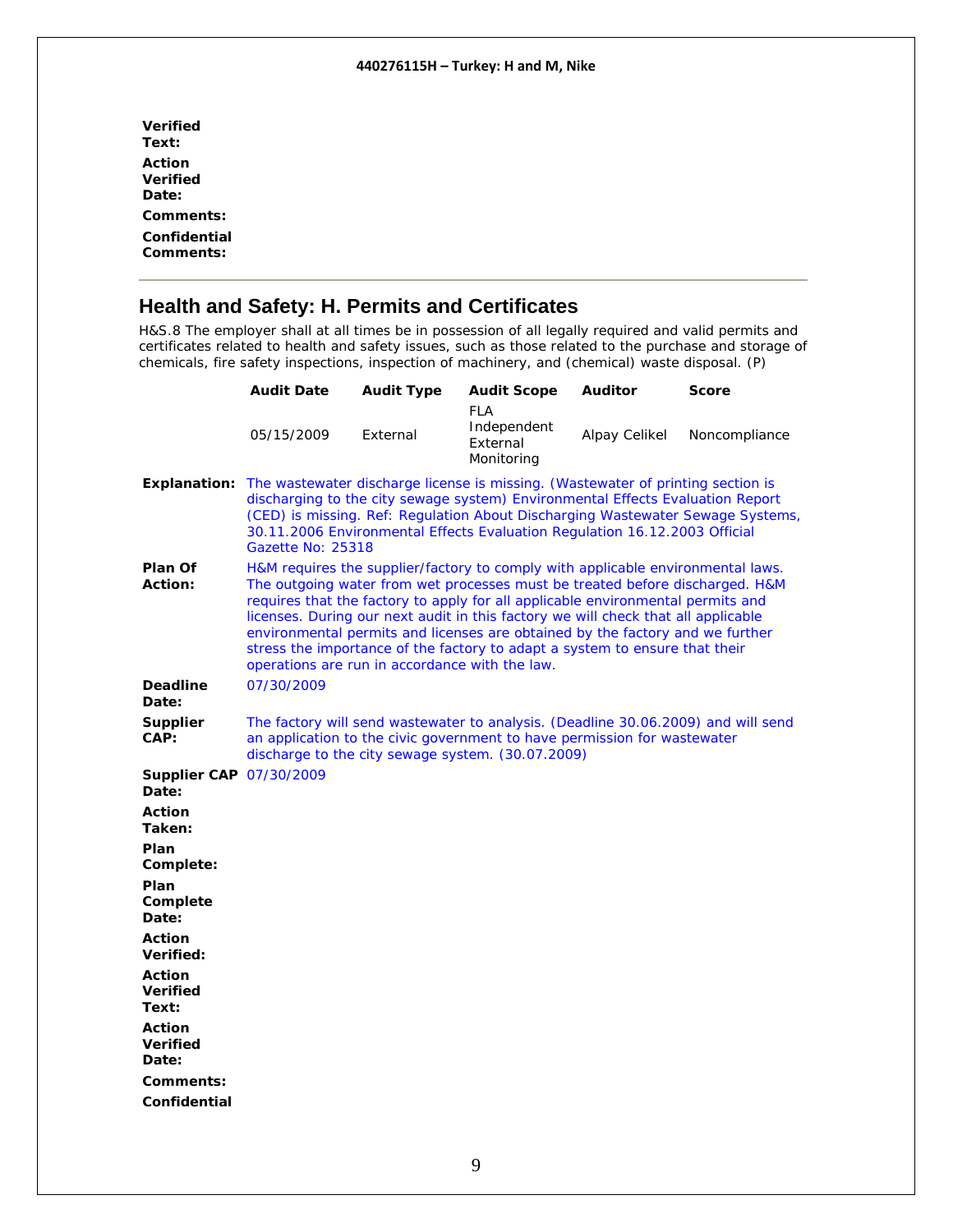<span id="page-9-0"></span>**Comments:** 

### **Health and Safety: I. Evacuation Requirements and Procedure**

H&S.9 All applicable legally required or recommended elements of safe evacuation (such as posting of evacuation plans, the installation and maintenance of an employee alarm and emergency lighting systems, ensuring aisles/exits are not blocked and that workers are not blocked within their workstations, employee education, evacuation procedures, etc.) shall be complied with. Workers shall be trained in evacuation procedures. Alarm systems shall be regularly tested and evacuation drills shall be undertaken at least annually. (S)

|                                           | <b>Audit Date</b>                                                                                          | <b>Audit Type</b> | <b>Audit Scope</b>                                                                                                                                                                                                                                                                                                                                                                                                                                                                                                                                                                                                                                                                                                                                                        | <b>Auditor</b> | <b>Score</b>                                                                                                                                                             |
|-------------------------------------------|------------------------------------------------------------------------------------------------------------|-------------------|---------------------------------------------------------------------------------------------------------------------------------------------------------------------------------------------------------------------------------------------------------------------------------------------------------------------------------------------------------------------------------------------------------------------------------------------------------------------------------------------------------------------------------------------------------------------------------------------------------------------------------------------------------------------------------------------------------------------------------------------------------------------------|----------------|--------------------------------------------------------------------------------------------------------------------------------------------------------------------------|
|                                           | 05/15/2009                                                                                                 | External          | <b>FLA</b><br>Independent<br>External<br>Monitoring                                                                                                                                                                                                                                                                                                                                                                                                                                                                                                                                                                                                                                                                                                                       | Alpay Celikel  | Noncompliance                                                                                                                                                            |
|                                           | <b>Explanation:</b> There is no emergency lighting system for the illumination of the evacuation<br>24827) |                   | routes. The power supply of the fire alarm system is not provided from an<br>on Fire Prevention in Buildings Articles: 70-71-72 (12.06.2002/Official Gazette:                                                                                                                                                                                                                                                                                                                                                                                                                                                                                                                                                                                                             |                | independent power source and connected to the main electricity line. Ref: Health &<br>Safety Regulation Article: 19 (Official Gazette No: 14765, 11.01.1974), Regulation |
| <b>Plan Of</b><br><b>Action:</b>          | visits.                                                                                                    |                   | H&M requires that safety in the factory is maintained according to local law and<br>our Code of Conduct and we encourage the factory to set up and maintain a<br>comprehensive health and safety system. During our audits we regularly check<br>that the health and safety routines are followed and that safety requirements are<br>met. Staff from H&M and Nike visited the factory 8th June 2009. During this visit<br>H&M and Nike agreed that the lighting system is sufficient. The power supply for<br>the fire alarm was corrected during our visit. We have encouraged the factory to<br>maintain an efficient health and safety committee and strengthen their control of<br>the functioning of the system. We will continue to follow up in future audits and |                |                                                                                                                                                                          |
| <b>Deadline</b><br>Date:                  | 08/06/2009                                                                                                 |                   |                                                                                                                                                                                                                                                                                                                                                                                                                                                                                                                                                                                                                                                                                                                                                                           |                |                                                                                                                                                                          |
| <b>Supplier</b><br>CAP:                   | evacuation routes.                                                                                         |                   | The factory has markings for evacuation and lighting at fire exits. Also power<br>source and generator is available. It is not possible to build lighting system on                                                                                                                                                                                                                                                                                                                                                                                                                                                                                                                                                                                                       |                |                                                                                                                                                                          |
| <b>Supplier CAP 08/06/2009</b><br>Date:   |                                                                                                            |                   |                                                                                                                                                                                                                                                                                                                                                                                                                                                                                                                                                                                                                                                                                                                                                                           |                |                                                                                                                                                                          |
| <b>Action</b><br>Taken:                   |                                                                                                            |                   |                                                                                                                                                                                                                                                                                                                                                                                                                                                                                                                                                                                                                                                                                                                                                                           |                |                                                                                                                                                                          |
| Plan<br>Complete:                         |                                                                                                            |                   |                                                                                                                                                                                                                                                                                                                                                                                                                                                                                                                                                                                                                                                                                                                                                                           |                |                                                                                                                                                                          |
| Plan<br>Complete<br>Date:                 |                                                                                                            |                   |                                                                                                                                                                                                                                                                                                                                                                                                                                                                                                                                                                                                                                                                                                                                                                           |                |                                                                                                                                                                          |
| <b>Action</b><br>Verified:                |                                                                                                            |                   |                                                                                                                                                                                                                                                                                                                                                                                                                                                                                                                                                                                                                                                                                                                                                                           |                |                                                                                                                                                                          |
| <b>Action</b><br><b>Verified</b><br>Text: |                                                                                                            |                   |                                                                                                                                                                                                                                                                                                                                                                                                                                                                                                                                                                                                                                                                                                                                                                           |                |                                                                                                                                                                          |
| Action<br><b>Verified</b><br>Date:        |                                                                                                            |                   |                                                                                                                                                                                                                                                                                                                                                                                                                                                                                                                                                                                                                                                                                                                                                                           |                |                                                                                                                                                                          |
| Comments:                                 |                                                                                                            |                   |                                                                                                                                                                                                                                                                                                                                                                                                                                                                                                                                                                                                                                                                                                                                                                           |                |                                                                                                                                                                          |
| Confidential<br>Comments:                 |                                                                                                            |                   |                                                                                                                                                                                                                                                                                                                                                                                                                                                                                                                                                                                                                                                                                                                                                                           |                |                                                                                                                                                                          |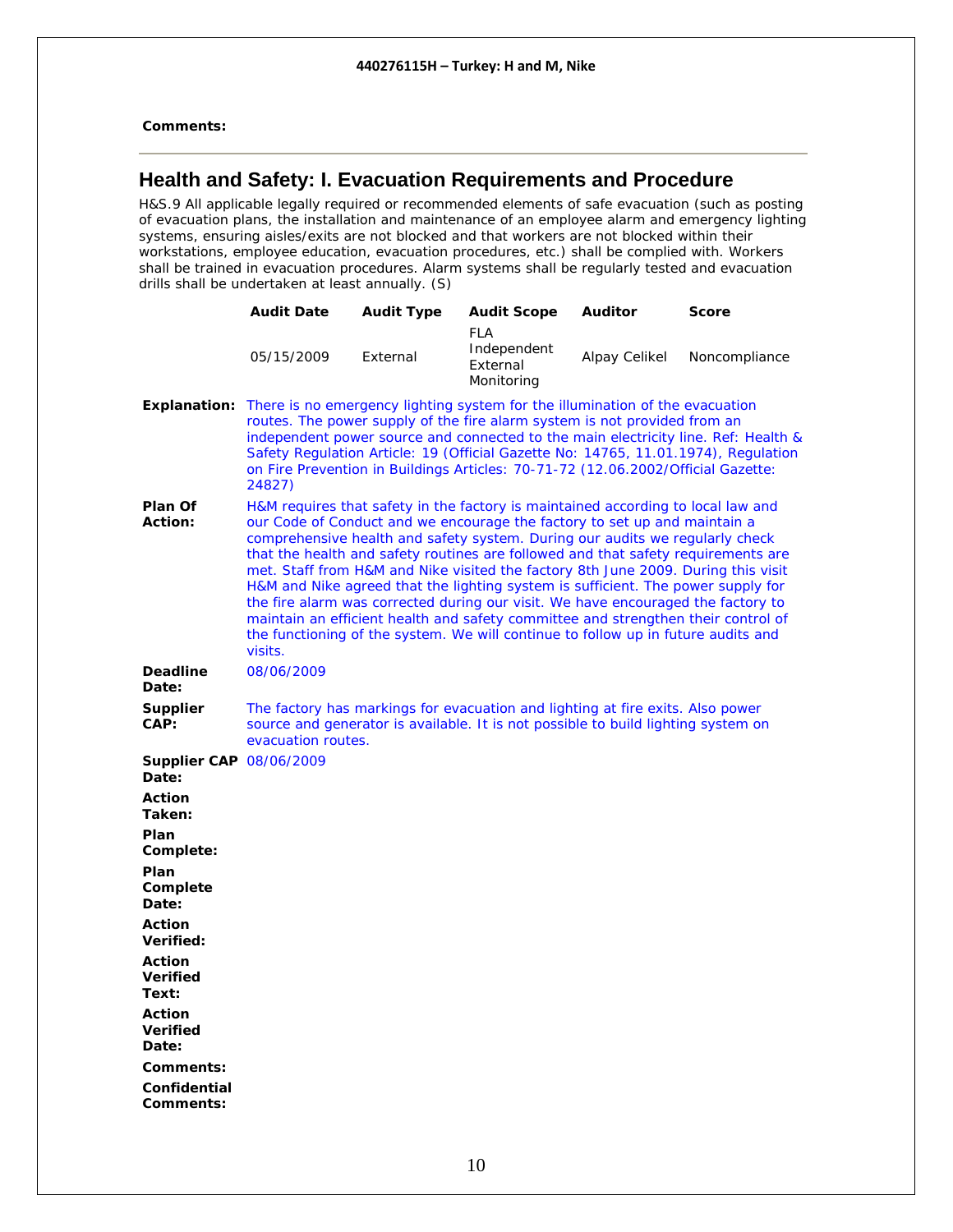### <span id="page-10-0"></span>**Health and Safety: J. Safety Equipment and First Aid Training**

H&S.10 All safety and medical equipment (such as fire fighting equipment, first aid kits, etc.) shall be available in sufficient numbers throughout the factory, maintained and stocked as prescribed and easily accessible to workers. A sufficient number of workers shall be trained in first aid and fire fighting techniques. (S)

|                                                          | <b>Audit Date</b>                | <b>Audit Type</b> | <b>Audit Scope</b>                                                                                                                                                                                                                                                                                                                                                                                                                  | <b>Auditor</b> | <b>Score</b>                                                                                                                                                                                                                                                                                                                                                                                                                                                           |
|----------------------------------------------------------|----------------------------------|-------------------|-------------------------------------------------------------------------------------------------------------------------------------------------------------------------------------------------------------------------------------------------------------------------------------------------------------------------------------------------------------------------------------------------------------------------------------|----------------|------------------------------------------------------------------------------------------------------------------------------------------------------------------------------------------------------------------------------------------------------------------------------------------------------------------------------------------------------------------------------------------------------------------------------------------------------------------------|
|                                                          | 05/15/2009                       | External          | <b>FLA</b><br>Independent<br>External<br>Monitoring                                                                                                                                                                                                                                                                                                                                                                                 | Alpay Celikel  | Noncompliance                                                                                                                                                                                                                                                                                                                                                                                                                                                          |
|                                                          |                                  |                   | needed) Ref: First Aid Regulation Article 16 (22.05.2002/ Official Gazette: 24762)<br>Number of fire extinguishers is insufficient in some areas and positioning of some<br>was observed that one fire extinguisher was empty on printing section and also<br>during the refilling period. Ref: Labor Law 4857 Article: 77, Health & Safety<br>Prevention in Buildings Article: 99, 19.12.2007 Official Gazette No: 26735           |                | <b>Explanation:</b> Workers with first aid training certificates are insufficient. Right now there are only<br>8 workers with first aid certificates. There must be 1 for each 20 workers. (7 more<br>fire extinguishers is not suitable for easy access. During the factory walkthrough it<br>company is not asking for backup fire extinguishers from service provider company<br>Regulation Article: 123 Official Gazette No: 14765, 11.01.1974; Regulation on Fire |
| Plan Of<br><b>Action:</b>                                | system.                          |                   | H&M requires that safety in the factory is maintained according to local law and<br>our Code of Conduct. First aid equipment must be sufficient and easy accessible.<br>aid. During our visit 8th June 2009 the empty fire- extinguisher was replaced and<br>we found the number of fire-extinguishers to be sufficient. The factory further<br>safety. In future audits and follow up visits we will check the functioning of this |                | We recommend that at least one person in each department is trained in basic first<br>needs to implement an effective control system for the factory safety and workers'                                                                                                                                                                                                                                                                                               |
| <b>Deadline</b><br>Date:                                 | 08/31/2009                       |                   |                                                                                                                                                                                                                                                                                                                                                                                                                                     |                |                                                                                                                                                                                                                                                                                                                                                                                                                                                                        |
| <b>Supplier</b><br>CAP:                                  | the human resources responsible. |                   | receive training in August. The empty fire extinguisher has been changed with a<br>on 22.05.2009. Responsible person for monthly check of fire extinguishers is<br>technician for machinery. After monthly check, this person will give his report to                                                                                                                                                                               |                | The factory will make an application to health center for 7 persons $a \in W$ Workers will<br>filled one. The factory is keeping check list of the fire extinguishers. a E" Completed                                                                                                                                                                                                                                                                                  |
| <b>Supplier CAP 08/31/2009</b><br>Date:<br><b>Action</b> |                                  |                   |                                                                                                                                                                                                                                                                                                                                                                                                                                     |                |                                                                                                                                                                                                                                                                                                                                                                                                                                                                        |
| Taken:                                                   |                                  |                   |                                                                                                                                                                                                                                                                                                                                                                                                                                     |                |                                                                                                                                                                                                                                                                                                                                                                                                                                                                        |
| Plan<br>Complete:                                        |                                  |                   |                                                                                                                                                                                                                                                                                                                                                                                                                                     |                |                                                                                                                                                                                                                                                                                                                                                                                                                                                                        |
| Plan<br>Complete<br><b>Date:</b>                         |                                  |                   |                                                                                                                                                                                                                                                                                                                                                                                                                                     |                |                                                                                                                                                                                                                                                                                                                                                                                                                                                                        |
| <b>Action</b><br>Verified:                               |                                  |                   |                                                                                                                                                                                                                                                                                                                                                                                                                                     |                |                                                                                                                                                                                                                                                                                                                                                                                                                                                                        |
| <b>Action</b><br><b>Verified</b><br>Text:                |                                  |                   |                                                                                                                                                                                                                                                                                                                                                                                                                                     |                |                                                                                                                                                                                                                                                                                                                                                                                                                                                                        |
| <b>Action</b><br><b>Verified</b><br>Date:                |                                  |                   |                                                                                                                                                                                                                                                                                                                                                                                                                                     |                |                                                                                                                                                                                                                                                                                                                                                                                                                                                                        |
| Comments:                                                |                                  |                   |                                                                                                                                                                                                                                                                                                                                                                                                                                     |                |                                                                                                                                                                                                                                                                                                                                                                                                                                                                        |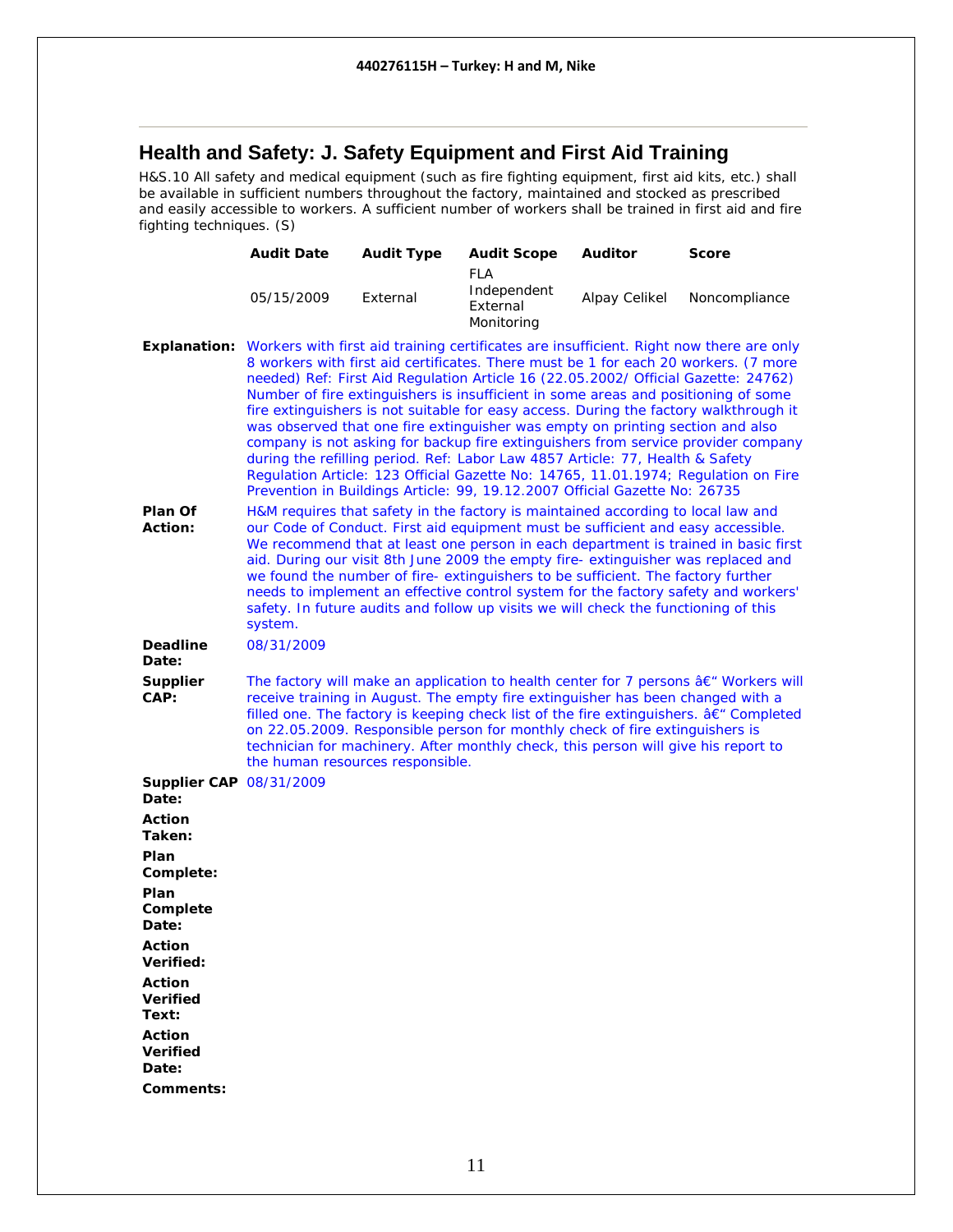<span id="page-11-0"></span>**Confidential Comments:** 

#### **Health and Safety: N. Material Safety Data Sheets/Worker Access and Awareness**

H&S.14 Material Safety Data Sheets (MSDS) for all chemicals used in the factory must be available at the usage and storage sites of the chemicals, in the local language and the language(s) spoken by workers, if different from the local language. Workers shall have free access to MSDS. (P)

|                                           | <b>Audit Date</b>                                                                                                                                                                                                                                                                                                                                                                                                                                                                                                                                                                              | <b>Audit Type</b>                                                                                                                                                                                                                                    | <b>Audit Scope</b>                                                          | <b>Auditor</b> | <b>Score</b>  |
|-------------------------------------------|------------------------------------------------------------------------------------------------------------------------------------------------------------------------------------------------------------------------------------------------------------------------------------------------------------------------------------------------------------------------------------------------------------------------------------------------------------------------------------------------------------------------------------------------------------------------------------------------|------------------------------------------------------------------------------------------------------------------------------------------------------------------------------------------------------------------------------------------------------|-----------------------------------------------------------------------------|----------------|---------------|
|                                           | 05/15/2009                                                                                                                                                                                                                                                                                                                                                                                                                                                                                                                                                                                     | External                                                                                                                                                                                                                                             | <b>FLA</b><br>Independent<br>External<br>Monitoring                         | Alpay Celikel  | Noncompliance |
| <b>Explanation:</b>                       | 26.12.2003)                                                                                                                                                                                                                                                                                                                                                                                                                                                                                                                                                                                    | Some MSDS forms of chemicals in use are missing. (Rust removing chemical, ink<br>removing chemical, paint removing chemical) Ref: Regulation on Health and Safety<br>Precautions When Working with Chemicals Article: 10(Official Gazette No: 25328, |                                                                             |                |               |
| Plan Of<br><b>Action:</b>                 | H&M requires the factory to ensure that their chemical supplier provides the<br>chemicals correctly labeled along with correct MSDS. The MSDS needs to be<br>accessible both in the workplace and where chemicals are stored. The factory<br>needs to develop a system to ensure the correctness of chemical labeling,<br>hazardous symbol(s), storage and handling. Further, and of utmost importance,<br>information on MSDS must be implemented through training/education of workers<br>handling chemicals (on precautions, correct handling, storing and use of protective<br>equipment). |                                                                                                                                                                                                                                                      |                                                                             |                |               |
| <b>Deadline</b><br>Date:                  | 05/22/2009                                                                                                                                                                                                                                                                                                                                                                                                                                                                                                                                                                                     |                                                                                                                                                                                                                                                      |                                                                             |                |               |
| <b>Supplier</b><br>CAP:                   | The factory completed these missing MSDS forms and please find photos of these<br>forms attached. Completed on 22.05.2009. Human resources department will be<br>responsible from the follow of the MSDS forms in future.                                                                                                                                                                                                                                                                                                                                                                      |                                                                                                                                                                                                                                                      |                                                                             |                |               |
| <b>Supplier CAP 05/22/2009</b><br>Date:   |                                                                                                                                                                                                                                                                                                                                                                                                                                                                                                                                                                                                |                                                                                                                                                                                                                                                      |                                                                             |                |               |
| <b>Action</b><br>Taken:                   | were provided.                                                                                                                                                                                                                                                                                                                                                                                                                                                                                                                                                                                 |                                                                                                                                                                                                                                                      | On 8 June 2009, H&M visited the factory and saw that the missing MSDS forms |                |               |
| Plan<br>Complete:                         |                                                                                                                                                                                                                                                                                                                                                                                                                                                                                                                                                                                                |                                                                                                                                                                                                                                                      |                                                                             |                |               |
| Plan<br>Complete<br>Date:                 |                                                                                                                                                                                                                                                                                                                                                                                                                                                                                                                                                                                                |                                                                                                                                                                                                                                                      |                                                                             |                |               |
| <b>Action</b><br>Verified:                |                                                                                                                                                                                                                                                                                                                                                                                                                                                                                                                                                                                                |                                                                                                                                                                                                                                                      |                                                                             |                |               |
| Action<br><b>Verified</b><br>Text:        |                                                                                                                                                                                                                                                                                                                                                                                                                                                                                                                                                                                                |                                                                                                                                                                                                                                                      |                                                                             |                |               |
| <b>Action</b><br><b>Verified</b><br>Date: |                                                                                                                                                                                                                                                                                                                                                                                                                                                                                                                                                                                                |                                                                                                                                                                                                                                                      |                                                                             |                |               |
| Comments:                                 |                                                                                                                                                                                                                                                                                                                                                                                                                                                                                                                                                                                                |                                                                                                                                                                                                                                                      |                                                                             |                |               |
| Confidential<br>Comments:                 |                                                                                                                                                                                                                                                                                                                                                                                                                                                                                                                                                                                                |                                                                                                                                                                                                                                                      |                                                                             |                |               |

### **Health and Safety: R. Machinery Maintenance and Worker Training**

H&S.18 All production machinery, equipment and tools shall be regularly maintained and properly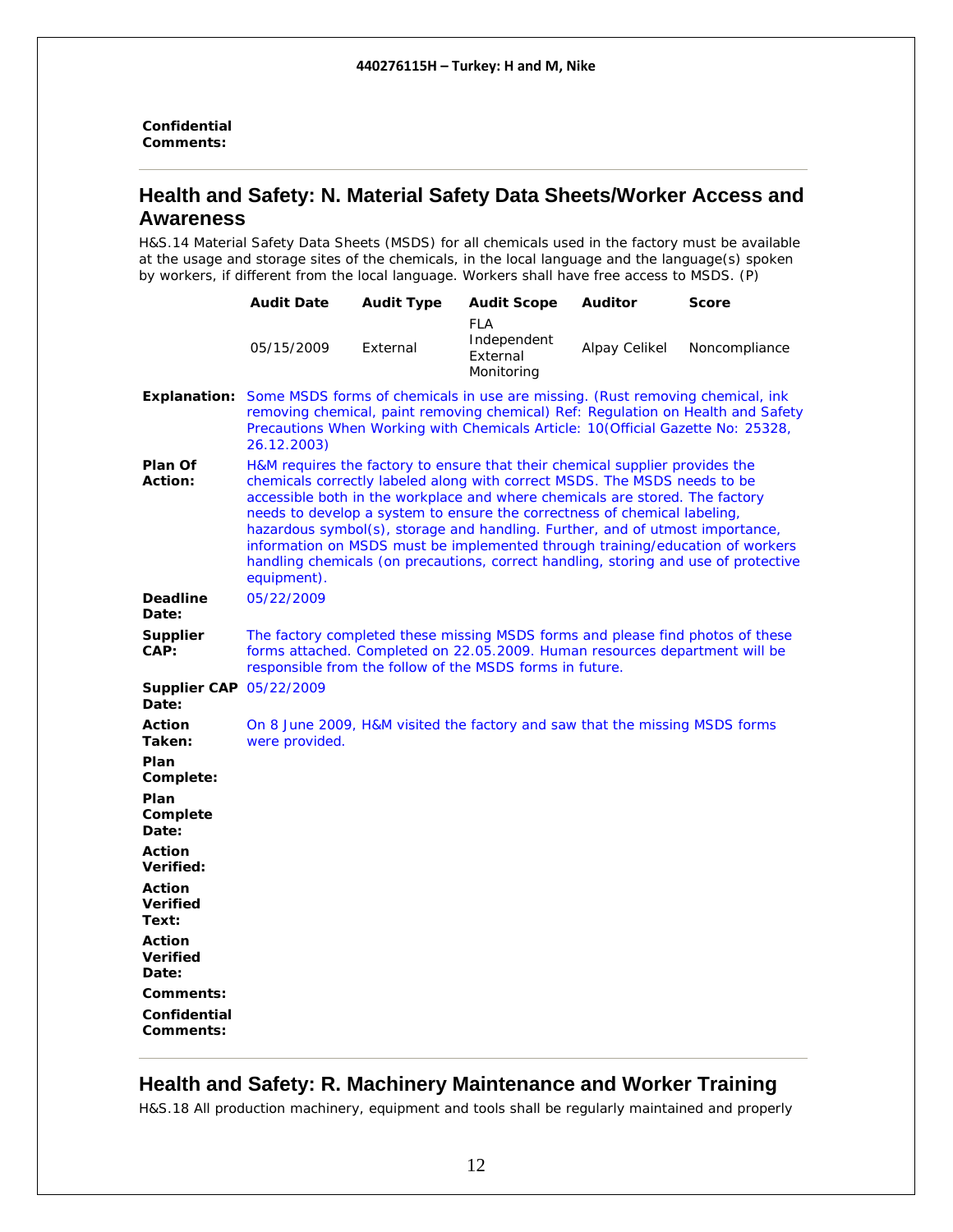<span id="page-12-0"></span>guarded. Workers shall receive training in the proper use and safe operation of machinery, equipment and tools they use. Employers shall ensure safety instructions are either displayed/posted near all machinery or are readily accessible to the workers. (S)

|                                           | <b>Audit Date</b>                          | <b>Audit Type</b> | <b>Audit Scope</b>                                                                                                                                                                                                                       | <b>Auditor</b> | <b>Score</b>                                                                                                                                                                     |
|-------------------------------------------|--------------------------------------------|-------------------|------------------------------------------------------------------------------------------------------------------------------------------------------------------------------------------------------------------------------------------|----------------|----------------------------------------------------------------------------------------------------------------------------------------------------------------------------------|
|                                           | 05/15/2009                                 | External          | <b>FLA</b><br>Independent<br>External<br>Monitoring                                                                                                                                                                                      | Alpay Celikel  | Noncompliance                                                                                                                                                                    |
|                                           |                                            |                   | not in use by the employees. Lower pulley guards are missing on some machines.<br>Ref: Labor Law 4857 Article: 77, Personal Protective Equipments Regulation<br>Workplaces 11.02.2004 Official Gazette No: 25370                         |                | Explanation: Needle protectors (finger and eye) on most of the sewing machines are missing or<br>09.02.2004, Regulation About Usage of Personal Protective Equipments Within the |
| Plan Of<br><b>Action:</b>                 | personal protection and related equipment. |                   | A safe and healthy working environment should be a priority at all times. H&M                                                                                                                                                            |                | requires the factory to ensure that relevant production machinery is equipped with<br>proper protective devices and to educate the workers in when, how and why to use           |
| <b>Deadline</b><br>Date:                  | 06/30/2009                                 |                   |                                                                                                                                                                                                                                          |                |                                                                                                                                                                                  |
| <b>Supplier</b><br>CAP:                   | responsible person for this issue.         |                   | The missing needle protectors and lower guards have been added. (05.06.2009)<br>Employees will be educated regarding using the proper protective equipments.<br>(30.06.2009) Educations will be regular and the factory will designate a |                |                                                                                                                                                                                  |
| <b>Supplier CAP 06/30/2009</b><br>Date:   |                                            |                   |                                                                                                                                                                                                                                          |                |                                                                                                                                                                                  |
| <b>Action</b><br>Taken:                   |                                            |                   |                                                                                                                                                                                                                                          |                |                                                                                                                                                                                  |
| Plan<br>Complete:                         |                                            |                   |                                                                                                                                                                                                                                          |                |                                                                                                                                                                                  |
| Plan<br>Complete<br>Date:                 |                                            |                   |                                                                                                                                                                                                                                          |                |                                                                                                                                                                                  |
| <b>Action</b><br>Verified:                |                                            |                   |                                                                                                                                                                                                                                          |                |                                                                                                                                                                                  |
| Action<br><b>Verified</b><br>Text:        |                                            |                   |                                                                                                                                                                                                                                          |                |                                                                                                                                                                                  |
| <b>Action</b><br><b>Verified</b><br>Date: |                                            |                   |                                                                                                                                                                                                                                          |                |                                                                                                                                                                                  |
| Comments:                                 |                                            |                   |                                                                                                                                                                                                                                          |                |                                                                                                                                                                                  |
| Confidential<br>Comments:                 |                                            |                   |                                                                                                                                                                                                                                          |                |                                                                                                                                                                                  |

### **Health and Safety: U. Medical Facilities**

H&S.21 Medical facilities shall be established and maintained in factories as required by applicable laws. Medical staff shall be fully licensed and recognized under applicable local rules and regulations. An appropriate number of medical staff shall be on duty during all working hours, including any type of overtime, as required under local law. An appropriate stock of medical supplies shall be maintained at all times. Medicines of which the expiration date has passed must be replaced immediately and disposed of in a safe manner. (P)

| <b>Audit Date</b> | <b>Audit Type</b> | <b>Audit Scope</b> | Auditor       | <b>Score</b>  |
|-------------------|-------------------|--------------------|---------------|---------------|
| 05/15/2009        | External          | FLA<br>Independent | Alpay Celikel | Noncompliance |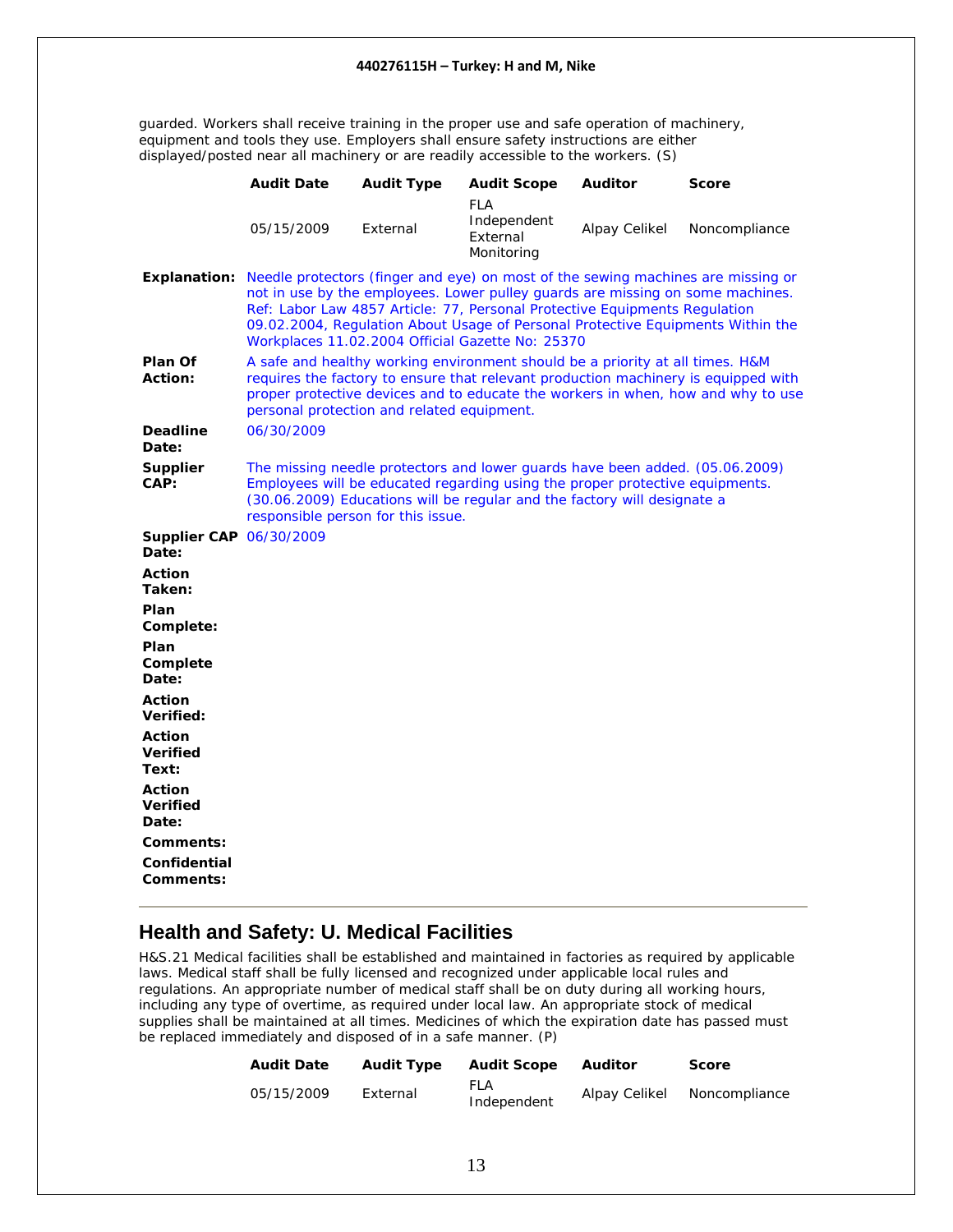#### External Monitoring

<span id="page-13-0"></span>

| Plan Of                                   | Explanation: It was noted that there was missing equipments in the workplace health unit, such<br>as oxygen tubes. Periodical health check report format of the workers doesn't<br>comply with related regulation. A nurse or health officer was not present at the<br>workplace health unit. Ref: Regulation About Workplace Health Units and<br>Workplace Doctors Article: 7, Appendix 1, 6 16.12.2003/ Official Gazette: 25318<br>H&M encourages the factory to set up and maintain an efficient health and safety                                                                                                        |
|-------------------------------------------|------------------------------------------------------------------------------------------------------------------------------------------------------------------------------------------------------------------------------------------------------------------------------------------------------------------------------------------------------------------------------------------------------------------------------------------------------------------------------------------------------------------------------------------------------------------------------------------------------------------------------|
| Action:                                   | committee and develop an effective control system regarding the health and safety<br>conditions in the factory. This committee should be established and work according<br>to law (member of the committee should in accordance with law requirement,<br>committee should do regular checks of the health and safety condition in the<br>factory, necessary improvements must be done and monitored by this committee,<br>etc.). The factory should establish a health unit and all necessary equipment<br>should be available in this health unit, also a nurse should be employed in this<br>health unit according to law. |
| <b>Deadline</b><br>Date:                  | 09/30/2009                                                                                                                                                                                                                                                                                                                                                                                                                                                                                                                                                                                                                   |
| <b>Supplier</b><br>CAP:                   | The factory will have a nurse in two months. Regarding the oxygen tube, the<br>supplier talked about this issue with the Doctor and it is mentioned that oxygen<br>tube is not necessary. Periodical health check report format has been revised to a<br>user-friendly format. Standard check report format was too long and some parts<br>were not needful for the facility.                                                                                                                                                                                                                                                |
| <b>Supplier CAP 09/30/2009</b><br>Date:   |                                                                                                                                                                                                                                                                                                                                                                                                                                                                                                                                                                                                                              |
| <b>Action</b><br>Taken:                   |                                                                                                                                                                                                                                                                                                                                                                                                                                                                                                                                                                                                                              |
| Plan<br>Complete:                         |                                                                                                                                                                                                                                                                                                                                                                                                                                                                                                                                                                                                                              |
| Plan<br>Complete<br>Date:                 |                                                                                                                                                                                                                                                                                                                                                                                                                                                                                                                                                                                                                              |
| <b>Action</b><br>Verified:                |                                                                                                                                                                                                                                                                                                                                                                                                                                                                                                                                                                                                                              |
| <b>Action</b><br><b>Verified</b><br>Text: |                                                                                                                                                                                                                                                                                                                                                                                                                                                                                                                                                                                                                              |
| Action<br><b>Verified</b><br>Date:        |                                                                                                                                                                                                                                                                                                                                                                                                                                                                                                                                                                                                                              |
| Comments:                                 |                                                                                                                                                                                                                                                                                                                                                                                                                                                                                                                                                                                                                              |
| Confidential<br>Comments:                 |                                                                                                                                                                                                                                                                                                                                                                                                                                                                                                                                                                                                                              |

### **Health and Safety: Z. Drinking Water**

H&S.26 Safe and clean drinking water shall be freely available at all times, within reasonable distance of the workplace. Drinking water shall be of a reasonable temperature and the means to drink water (cups, etc.) must be safe and sanitary and available in an appropriate number. (S)

| <b>Audit Date</b> | <b>Audit Type</b> | <b>Audit Scope</b>                            | <b>Auditor</b> | <b>Score</b>  |
|-------------------|-------------------|-----------------------------------------------|----------------|---------------|
| 05/15/2009        | External          | FI A<br>Independent<br>External<br>Monitoring | Alpay Celikel  | Noncompliance |

**Explanation:** There is only one drinking water fountain within the production area, the number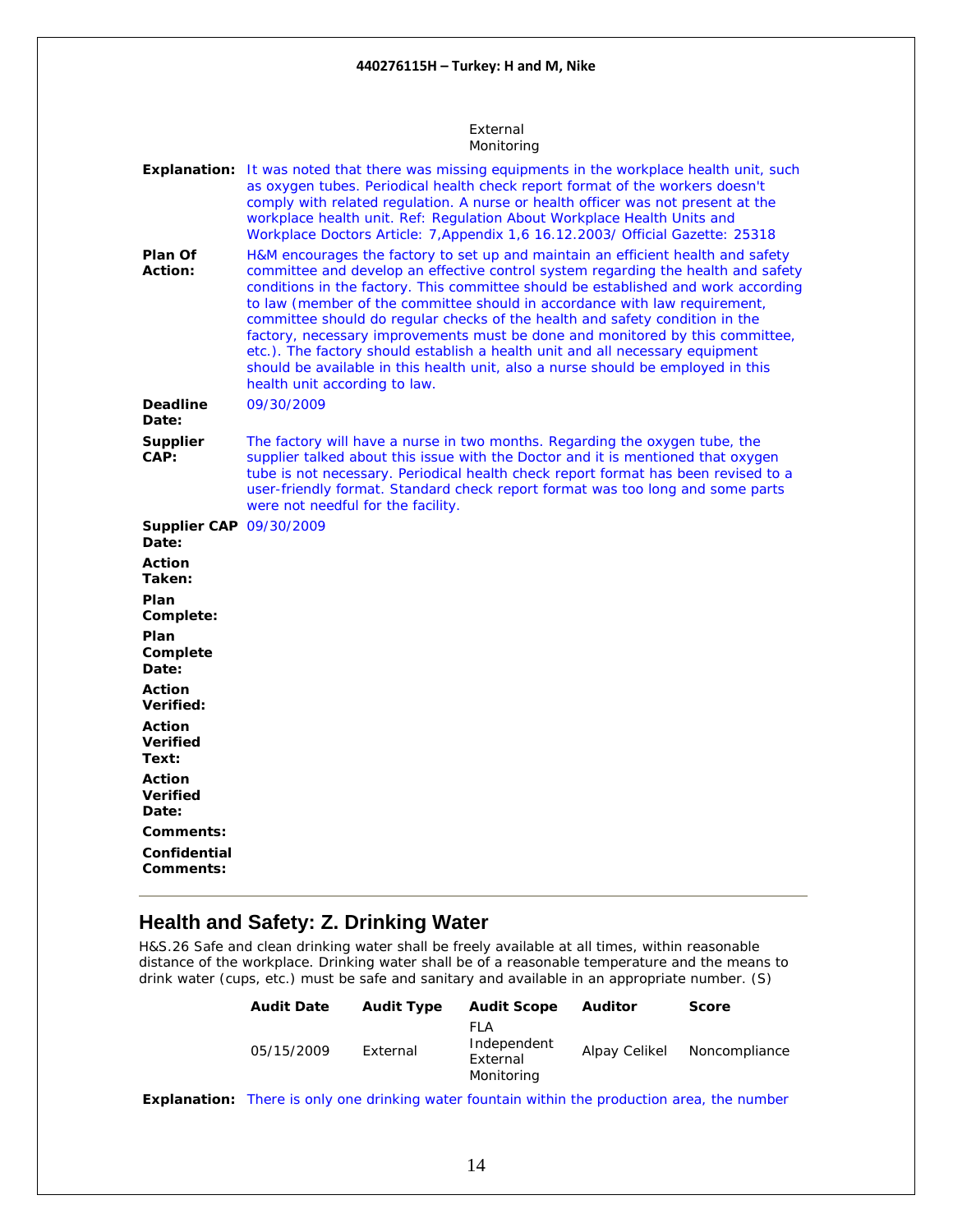<span id="page-14-0"></span>

|                                           | of fountains needs to be increased so that workers have easy access to the water.<br>Also it was observed that non-drinking water fountains were not marked as non-<br>drinking water. Ref: Health & Safety Regulation Articles: 31-33 Official Gazette No:<br>14765, 11.01.1974 |
|-------------------------------------------|----------------------------------------------------------------------------------------------------------------------------------------------------------------------------------------------------------------------------------------------------------------------------------|
| Plan Of<br>Action:                        | H&M requires that clean drinking water should be easily available to all workers<br>and be provided on all floors in the factory. We encourage the factory to increase<br>the number of fountains at production area.                                                            |
| <b>Deadline</b><br>Date:                  | 06/19/2009                                                                                                                                                                                                                                                                       |
| Supplier<br>CAP:                          | One more drinking water fountain has been added to the production area. The<br>factory marked also water fountains which is not drinking water as non-drinking<br>water.                                                                                                         |
| <b>Supplier CAP 06/19/2009</b><br>Date:   |                                                                                                                                                                                                                                                                                  |
| <b>Action</b><br>Taken:                   |                                                                                                                                                                                                                                                                                  |
| Plan<br>Complete:                         |                                                                                                                                                                                                                                                                                  |
| Plan<br>Complete<br>Date:                 |                                                                                                                                                                                                                                                                                  |
| <b>Action</b><br>Verified:                |                                                                                                                                                                                                                                                                                  |
| <b>Action</b><br><b>Verified</b><br>Text: |                                                                                                                                                                                                                                                                                  |
| <b>Action</b><br><b>Verified</b><br>Date: |                                                                                                                                                                                                                                                                                  |
| Comments:<br>Confidential                 |                                                                                                                                                                                                                                                                                  |
| Comments:                                 |                                                                                                                                                                                                                                                                                  |

# **Health and Safety: ZC. Other - Health and Safety**

|                          | <b>Audit Date</b>                                                                                                                                                                                                                                                                                                                                                                                                                                                                          | <b>Audit Type</b> | <b>Audit Scope</b>                                  | <b>Auditor</b> | <b>Score</b>                                                                                             |
|--------------------------|--------------------------------------------------------------------------------------------------------------------------------------------------------------------------------------------------------------------------------------------------------------------------------------------------------------------------------------------------------------------------------------------------------------------------------------------------------------------------------------------|-------------------|-----------------------------------------------------|----------------|----------------------------------------------------------------------------------------------------------|
|                          | 05/15/2009                                                                                                                                                                                                                                                                                                                                                                                                                                                                                 | External          | <b>FLA</b><br>Independent<br>External<br>Monitoring | Alpay Celikel  | Noncompliance                                                                                            |
| <b>Explanation:</b>      | Working License of the printing facility is missing since management thought that<br>one registration would be enough for both companies. Work permits of both<br>garment production facility is missing since management forgot to apply for<br>permits from local municipality.<br>Ref: Labor Law 4857 Article: 78-95; Regulation About Establishment and Working<br>Licenses 17.12.2004 Official Gazette No: 25673 Regulation About Work Permits<br>14.07.2005 Regulation No: 2005/9207 |                   |                                                     |                |                                                                                                          |
| Plan Of<br>Action:       | H&M requires the factory to ensure they at all times obtain relevant legal permits<br>and licenses such as waste water permit, working license, work permit and other<br>applicable legal documents.                                                                                                                                                                                                                                                                                       |                   |                                                     |                |                                                                                                          |
| <b>Deadline</b><br>Date: | 06/08/2009                                                                                                                                                                                                                                                                                                                                                                                                                                                                                 |                   |                                                     |                |                                                                                                          |
|                          | waiting for reply.                                                                                                                                                                                                                                                                                                                                                                                                                                                                         |                   |                                                     |                | <b>Supplier CAP:</b> The factory sent an application to the civic government for the working license and |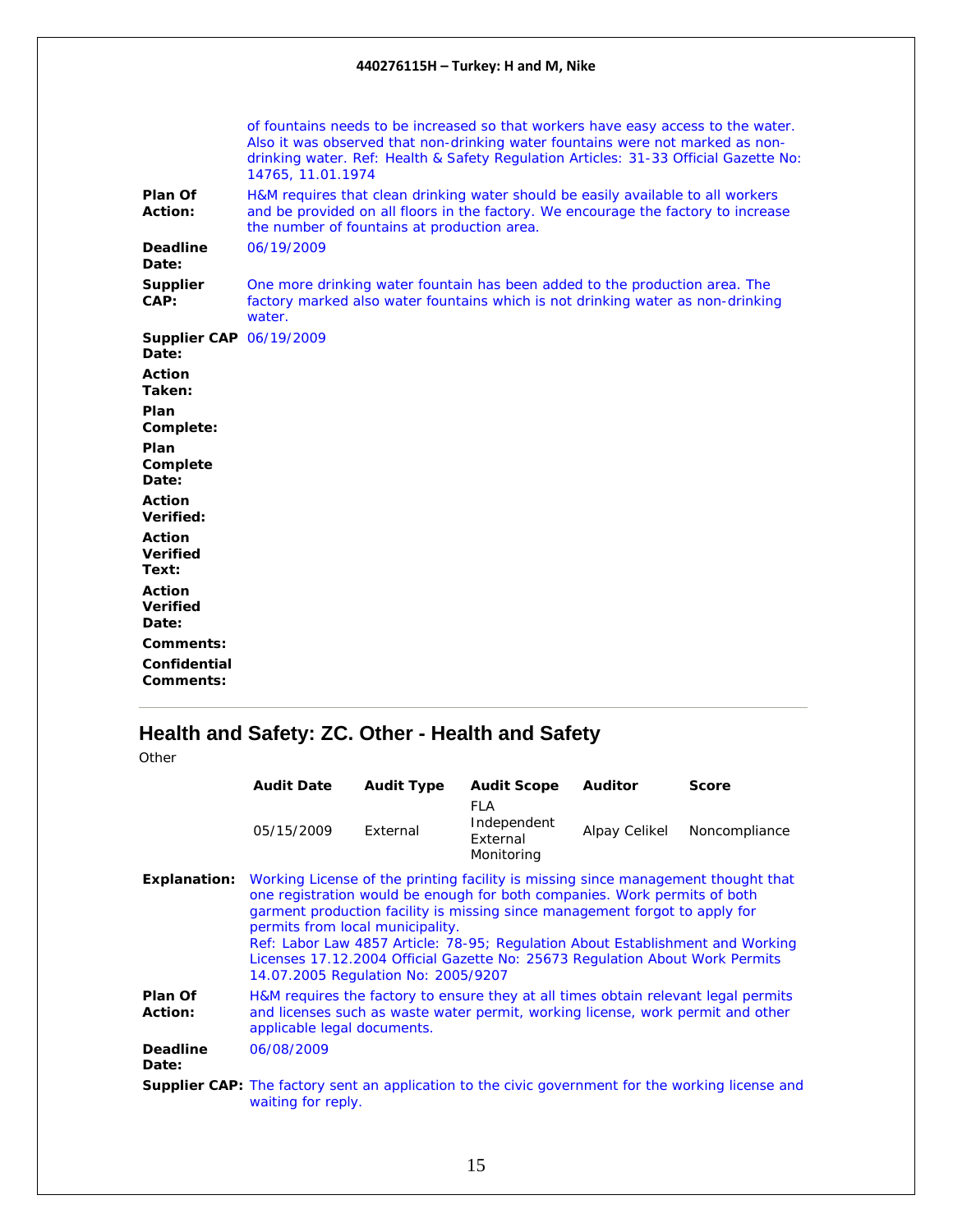<span id="page-15-0"></span>**Supplier CAP**  06/08/2009 **Date: Action Taken: Plan Complete: Plan Complete Date: Action Verified: Action Verified Text: Action Verified Date: Comments: Confidential Comments:** 

# **Health and Safety: ZC. Other - Health and Safety**

|                                         | <b>Audit Date</b>                                                                                                                                                                                                                            | <b>Audit Type</b> | <b>Audit Scope</b><br><b>FLA</b>                                             | <b>Auditor</b> | <b>Score</b>  |
|-----------------------------------------|----------------------------------------------------------------------------------------------------------------------------------------------------------------------------------------------------------------------------------------------|-------------------|------------------------------------------------------------------------------|----------------|---------------|
|                                         | 05/15/2009                                                                                                                                                                                                                                   | External          | Independent<br>External<br>Monitoring                                        | Alpay Celikel  | Noncompliance |
| <b>Explanation:</b>                     | The LPG tank is not fenced and fire extinguishers that need to be placed around<br>this tank are missing.<br>Ref: Labor Law 4857 Article: 77; Regulation on Fire Prevention in Buildings<br>Article: 107 (12.06.2002/Official Gazette: 24827 |                   |                                                                              |                |               |
| Plan Of<br><b>Action:</b>               | H&M requires that safety in the factory is maintained according to local law and<br>our Code of Conduct. During our visit on 8th of June, we have observed that LPG<br>tank was fenced and fire extinguisher was placed around this tank.    |                   |                                                                              |                |               |
| <b>Deadline</b><br>Date:                | 05/21/2009                                                                                                                                                                                                                                   |                   |                                                                              |                |               |
|                                         | <b>Supplier CAP:</b> LPG tank is fenced now and a big fire extinguisher (50 kg) is placed near this<br>tank.                                                                                                                                 |                   |                                                                              |                |               |
| <b>Supplier CAP</b> 05/21/2009<br>Date: |                                                                                                                                                                                                                                              |                   |                                                                              |                |               |
|                                         | Action Taken: On 8th of June, H&M visited the factory together with a Nike representative and<br>as corrected.                                                                                                                               |                   | observed above mentioned measures were taken and thus we regard this finding |                |               |
| Plan<br>Complete:                       |                                                                                                                                                                                                                                              |                   |                                                                              |                |               |
| Plan<br>Complete<br>Date:               |                                                                                                                                                                                                                                              |                   |                                                                              |                |               |
| <b>Action</b><br>Verified:              |                                                                                                                                                                                                                                              |                   |                                                                              |                |               |
| <b>Action</b><br><b>Verified Text:</b>  |                                                                                                                                                                                                                                              |                   |                                                                              |                |               |
| <b>Action</b><br><b>Verified Date:</b>  |                                                                                                                                                                                                                                              |                   |                                                                              |                |               |
| Comments:                               |                                                                                                                                                                                                                                              |                   |                                                                              |                |               |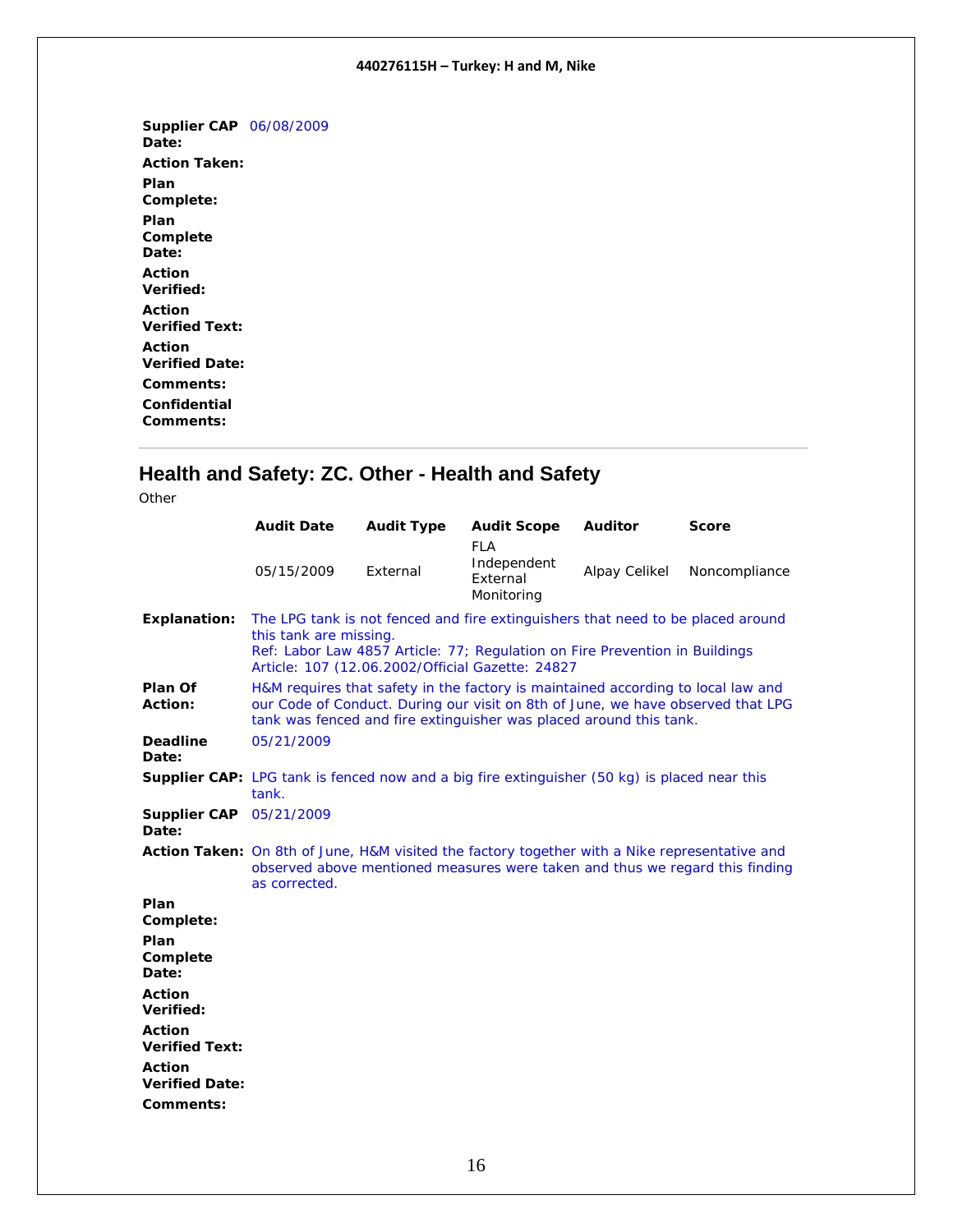#### <span id="page-16-0"></span>**Confidential Comments:**

### **Hours of Work: A. General Compliance Hours of Work**

HOW.1 Employers shall comply with all local laws, regulations and procedures concerning hours of work, public holidays and leave. (S)

|                                         | <b>Audit Date</b>                                                                                                                                                                                                                                                                                                                                                                                                                                                                                                                                                                                                                                                                                                                                                                                    | <b>Audit Type</b> | <b>Audit Scope</b>                                                                                                                                                                                                                                                                                           | <b>Auditor</b> | <b>Score</b>  |
|-----------------------------------------|------------------------------------------------------------------------------------------------------------------------------------------------------------------------------------------------------------------------------------------------------------------------------------------------------------------------------------------------------------------------------------------------------------------------------------------------------------------------------------------------------------------------------------------------------------------------------------------------------------------------------------------------------------------------------------------------------------------------------------------------------------------------------------------------------|-------------------|--------------------------------------------------------------------------------------------------------------------------------------------------------------------------------------------------------------------------------------------------------------------------------------------------------------|----------------|---------------|
|                                         | 05/15/2009                                                                                                                                                                                                                                                                                                                                                                                                                                                                                                                                                                                                                                                                                                                                                                                           | External          | <b>FLA</b><br>Independent<br>External<br>Monitoring                                                                                                                                                                                                                                                          | Alpay Celikel  | Noncompliance |
|                                         | <b>Explanation:</b> During the weekly OT records checks it was observed that some workers have<br>worked more than 15 hours per week. (Exceeding 60 hrs/week as combined hours)<br>In the printing part of the factory excessive overtime was found in May08, June08,<br>August08, September 08, November08 In the garment making part of the factory<br>excessive overtime was found in August08, September08, Jan09, March09                                                                                                                                                                                                                                                                                                                                                                       |                   |                                                                                                                                                                                                                                                                                                              |                |               |
| Plan Of<br><b>Action:</b>               | H&M requires that the suppliers' overtime hours should not exceed the legal limit,<br>and overtime work should always be voluntary and properly compensated. All H&M<br>suppliers are encouraged on possible measures for reducing overtime both through<br>our Code of Conduct Supplier Guideline (guidance on how to implement the H&M<br>Code of Conduct requirements) and via workshops held by compliance staff. The<br>aim of these workshops is to make root cause analyze with supplier in order to<br>make them find the reasons of exceeding OT hours. Additionally, overtime hours of<br>this factory have already been followed up by Nike on a weekly base. H&M and<br>Nike will collaborate to support the supplier to find the best way in order to keep<br>OT hours in legal limits. |                   |                                                                                                                                                                                                                                                                                                              |                |               |
| <b>Deadline</b><br>Date:                | 06/08/2009                                                                                                                                                                                                                                                                                                                                                                                                                                                                                                                                                                                                                                                                                                                                                                                           |                   |                                                                                                                                                                                                                                                                                                              |                |               |
| <b>Supplier</b><br>CAP:                 |                                                                                                                                                                                                                                                                                                                                                                                                                                                                                                                                                                                                                                                                                                                                                                                                      |                   | The factory prepared a report / chart for follow up the weekly OT records for<br>garment production. For printing section flow of incoming orders are changeable,<br>so the OT hours exceeds legal limits. The factory will also prepare a chart for<br>printing section to follow up the weekly OT records. |                |               |
| <b>Supplier CAP 06/08/2009</b><br>Date: |                                                                                                                                                                                                                                                                                                                                                                                                                                                                                                                                                                                                                                                                                                                                                                                                      |                   |                                                                                                                                                                                                                                                                                                              |                |               |
| <b>Action</b><br>Taken:                 |                                                                                                                                                                                                                                                                                                                                                                                                                                                                                                                                                                                                                                                                                                                                                                                                      |                   |                                                                                                                                                                                                                                                                                                              |                |               |
| Plan<br>Complete:                       |                                                                                                                                                                                                                                                                                                                                                                                                                                                                                                                                                                                                                                                                                                                                                                                                      |                   |                                                                                                                                                                                                                                                                                                              |                |               |
| Plan<br>Complete<br>Date:               |                                                                                                                                                                                                                                                                                                                                                                                                                                                                                                                                                                                                                                                                                                                                                                                                      |                   |                                                                                                                                                                                                                                                                                                              |                |               |
| <b>Action</b><br>Verified:              |                                                                                                                                                                                                                                                                                                                                                                                                                                                                                                                                                                                                                                                                                                                                                                                                      |                   |                                                                                                                                                                                                                                                                                                              |                |               |
| Action<br><b>Verified</b><br>Text:      |                                                                                                                                                                                                                                                                                                                                                                                                                                                                                                                                                                                                                                                                                                                                                                                                      |                   |                                                                                                                                                                                                                                                                                                              |                |               |
| Action<br><b>Verified</b><br>Date:      |                                                                                                                                                                                                                                                                                                                                                                                                                                                                                                                                                                                                                                                                                                                                                                                                      |                   |                                                                                                                                                                                                                                                                                                              |                |               |
| Comments:                               |                                                                                                                                                                                                                                                                                                                                                                                                                                                                                                                                                                                                                                                                                                                                                                                                      |                   |                                                                                                                                                                                                                                                                                                              |                |               |
| Confidential<br><b>Comments:</b>        |                                                                                                                                                                                                                                                                                                                                                                                                                                                                                                                                                                                                                                                                                                                                                                                                      |                   |                                                                                                                                                                                                                                                                                                              |                |               |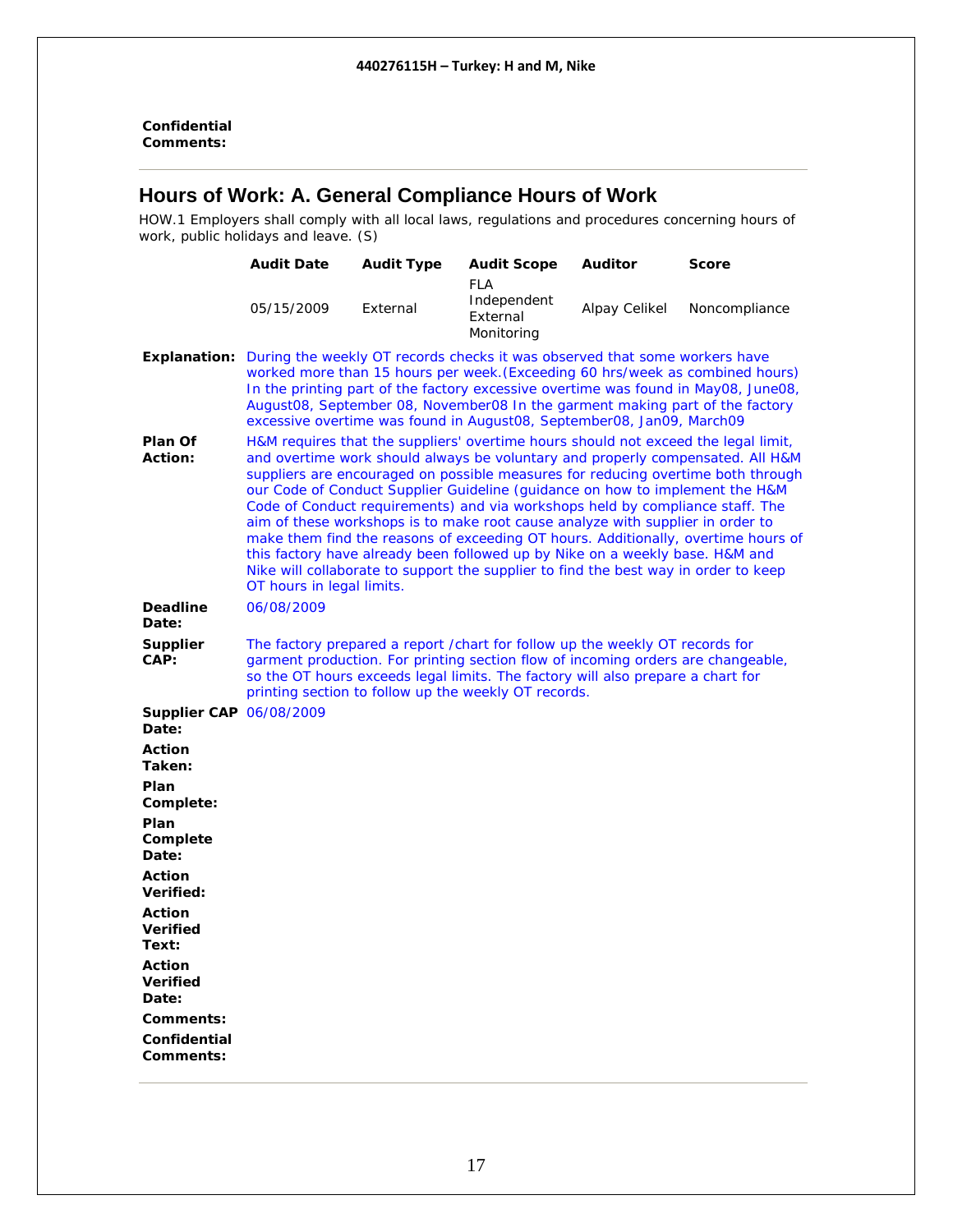#### <span id="page-17-0"></span>**Hours of Work: D. Protected Workers (Women and Young Workers)**

HOW.4 The factory shall comply with all applicable laws governing work hours regulating or limiting the nature, frequency and volume of work performed by women or workers under the age of 18. (S)

|                                           | <b>Audit Date</b>                                                                                                                                                                                                                                                                                                                                              | <b>Audit Type</b> | <b>Audit Scope</b>                                  | <b>Auditor</b> | <b>Score</b>  |
|-------------------------------------------|----------------------------------------------------------------------------------------------------------------------------------------------------------------------------------------------------------------------------------------------------------------------------------------------------------------------------------------------------------------|-------------------|-----------------------------------------------------|----------------|---------------|
|                                           | 05/15/2009                                                                                                                                                                                                                                                                                                                                                     | External          | <b>FLA</b><br>Independent<br>External<br>Monitoring | Alpay Celikel  | Noncompliance |
| <b>Explanation:</b>                       | There is no system available for improving the working conditions and hours of<br>pregnant workers. They are working same hours as regular workers and staying<br>OT. Ref: Labor Law 4857 Article: 88, Regulation About Working Conditions of<br>Pregnant and Breast Feeding Workers Article: 10, Official Gazette No: 25522,<br>14.07.2004                    |                   |                                                     |                |               |
| Plan Of<br>Action:                        | H&M requires the factory to follow the Labor Law concerning working conditions of<br>pregnant women. Internal regulations should be in line with the law and our Code<br>of Conduct (and should include working conditions/circumstances for pregnant<br>workers). These regulations should be communicated to both workers and<br>management in the factory.  |                   |                                                     |                |               |
| <b>Deadline</b><br>Date:                  | 06/19/2009                                                                                                                                                                                                                                                                                                                                                     |                   |                                                     |                |               |
| <b>Supplier</b><br>CAP:                   | The factory mentioned that pregnant workers are waiting the service because the<br>risks on road is more than in factory. The factory will obtain there consent and will<br>more careful about the working conditions. (Supervisors will be informed about the<br>working conditions of pregnant workers. They will not stay OT and will stay break<br>longer) |                   |                                                     |                |               |
| <b>Supplier CAP 06/19/2009</b><br>Date:   |                                                                                                                                                                                                                                                                                                                                                                |                   |                                                     |                |               |
| <b>Action</b><br>Taken:                   |                                                                                                                                                                                                                                                                                                                                                                |                   |                                                     |                |               |
| Plan<br>Complete:                         |                                                                                                                                                                                                                                                                                                                                                                |                   |                                                     |                |               |
| Plan<br>Complete<br>Date:                 |                                                                                                                                                                                                                                                                                                                                                                |                   |                                                     |                |               |
| <b>Action</b><br>Verified:                |                                                                                                                                                                                                                                                                                                                                                                |                   |                                                     |                |               |
| Action<br><b>Verified</b><br>Text:        |                                                                                                                                                                                                                                                                                                                                                                |                   |                                                     |                |               |
| <b>Action</b><br><b>Verified</b><br>Date: |                                                                                                                                                                                                                                                                                                                                                                |                   |                                                     |                |               |
| Comments:                                 |                                                                                                                                                                                                                                                                                                                                                                |                   |                                                     |                |               |
| Confidential<br>Comments:                 |                                                                                                                                                                                                                                                                                                                                                                |                   |                                                     |                |               |

# **Hours of Work: W. Other - Hours of Work**

| <b>Audit Date</b> | <b>Audit Type</b> | <b>Audit Scope</b>              | Auditor       | <b>Score</b>  |
|-------------------|-------------------|---------------------------------|---------------|---------------|
| 05/15/2009        | External          | FI A<br>Independent<br>External | Alpay Celikel | Noncompliance |